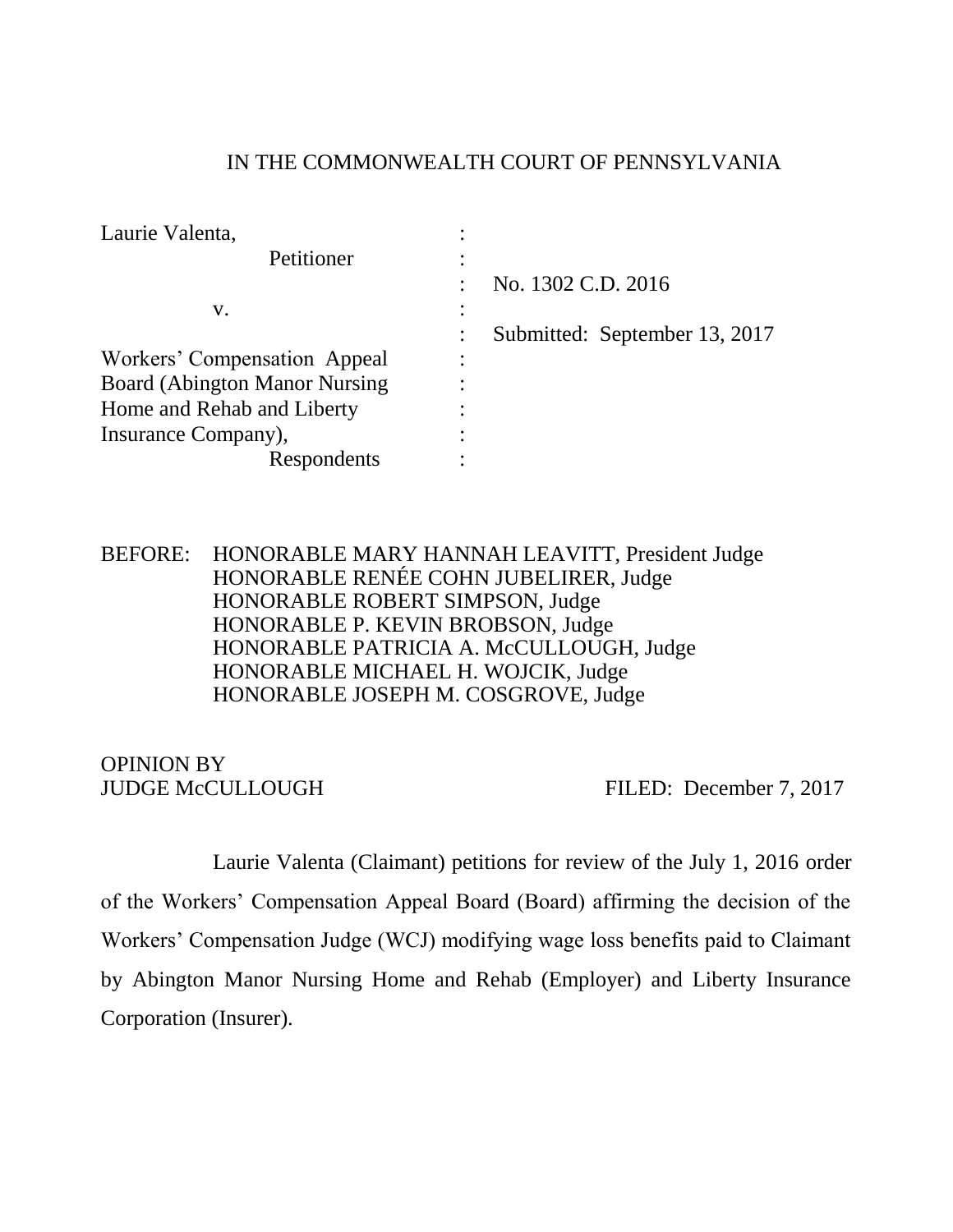#### **Facts and Procedural History**

Claimant had been receiving total disability benefits pursuant to the Workers' Compensation Act  $(Act)^{1}$  for a work injury sustained on October 2, 2010, in which a prior WCJ, by decision circulated September 27, 2012, found she had aggravated a pre-existing calcific tendinitis with chronic tendinopathy of the left shoulder, and sustained disc herniations at C5-C6 and C6-C7 with radiculopathy, a left trapezial strain, left medial scapular strain, and a left posterior shoulder strain. (WCJ's Finding of Fact No. 2.)

On January 2, 2014, Insurer commissioned a labor market survey and earning power assessment (LMS/EPA) pursuant to section  $306(b)$  of the Act.<sup>2</sup> (Reproduced Record (R.R.) at 342a.) The LMS/EPA listed six jobs with weekly pay ranging from \$320.00 to \$420.00. (R.R. at 297a-319a.)

Employer filed a modification petition seeking to reduce Claimant's wage loss benefits because of an alleged earning capacity. Claimant filed a timely answer denying all material allegations.

In a deposition taken on September 15, 2014, Employer submitted the medical testimony of Eugene Chiavacci, M.D. Board-certified in orthopedic surgery, Dr. Chiavacci testified that he examined Claimant twice on behalf of Employer, on March 29, 2011, and October 1, 2013. Dr. Chiavacci obtained a history of Claimant's work injury and surgery, and he testified that he reviewed records, reports, and studies concerning Claimant's treatment since the work injury. Among the records he reviewed was an x-ray of August 19, 2011, which he stated demonstrated a stable

<sup>1</sup> Act of June 2, 1915, P.L. 736, *as amended*, 77 P.S. §§1-1041.4; 2501-2708.

<sup>2</sup> Act of June 2, 1915, P.L. 736, *as amended*, added by the Act of June 24, 1996, P.L. 350, 77 P.S. §512.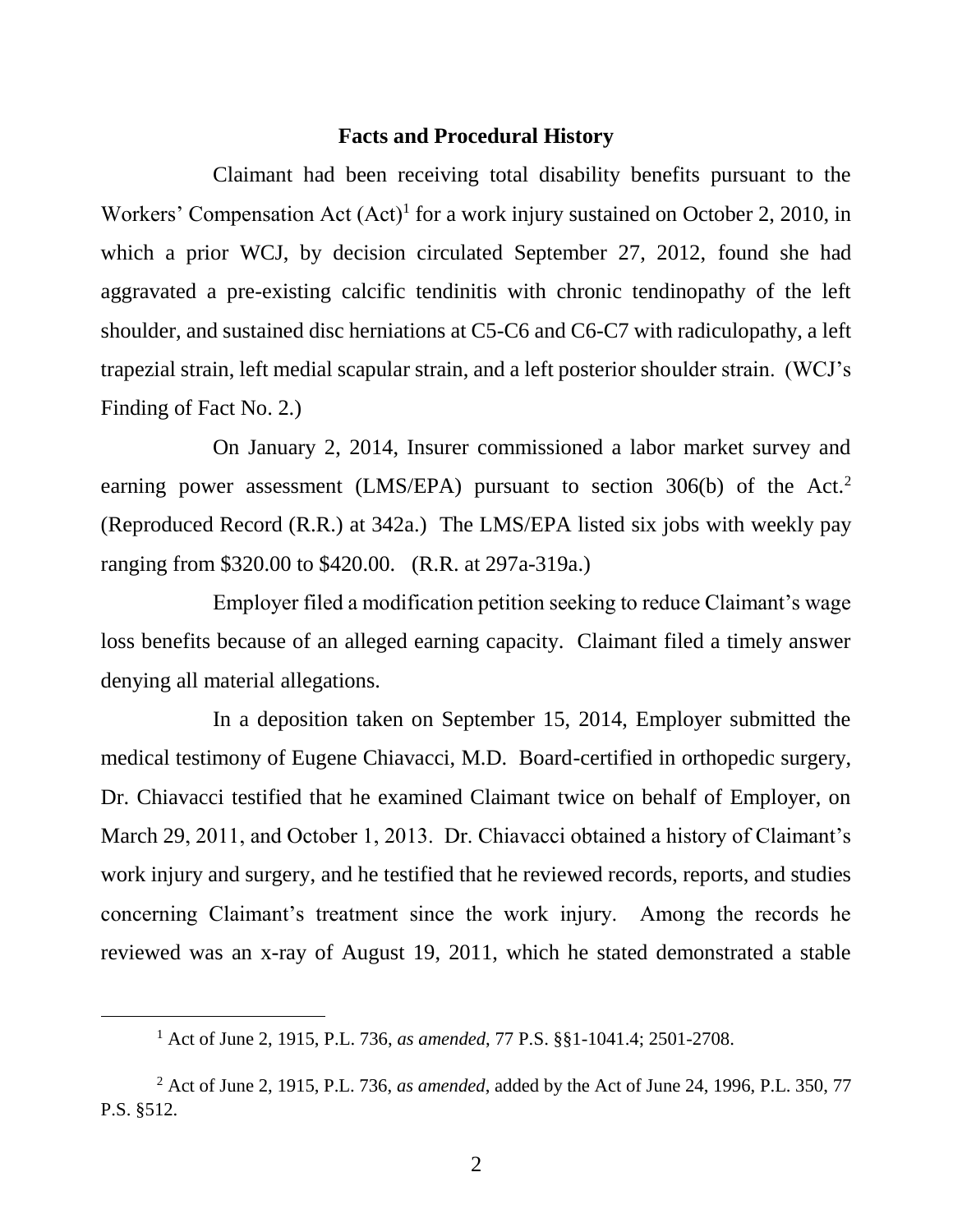cervical fusion. After performing a physical examination on Claimant at the 2013 examination, he testified that he believed she was capable of standing between one and three hours at a time; sitting five to eight hours at a time; alternating sitting and standing between five and eight hours at a time; walking one to three hours at a time; driving one to three hours at a time; and occasionally bending, squatting, climbing stairs, reaching up, kneeling, crawling, and frequently using her feet for foot controls. He testified that he did not believe Claimant could climb ladders, but that she had no restrictions as to grasping or fine manipulation. He stated that Claimant could occasionally lift up to twenty pounds and more frequently lift lesser weights. (WCJ's Findings of Fact Nos. 7-8.)

Employer also submitted the testimony of Robert Smith, the author of the LMS/EPA. Mr. Smith testified that he had been a rehabilitation specialist since 1989 and that he had been approved pursuant to the applicable regulations<sup>3</sup> to conduct interviews for earning power under section 306(b) of the Act. Mr. Smith testified that he coordinated an initial interview with Claimant and identified reports from Dr. Chiavacci indicating that Claimant was capable of returning to sedentary to light-duty work. He noted Claimant's educational background, which included a high school diploma and some course work at Keystone Community College. He stated that Claimant also had training to become a licensed practical nurse (LPN), and once qualified as an LPN, she worked as a charge nurse and a private duty LPN. He testified that he performed a transferable skills analysis and calculated that work as an LPN would be a medium-duty position, and that with Claimant's background, she was capable of working in a semi-skilled to skilled area. Mr. Smith then identified six positions he believed were appropriate for Claimant. (WCJ's Finding of Fact No. 9.)

<sup>3</sup> 34 Pa. Code §§123.201-123.205.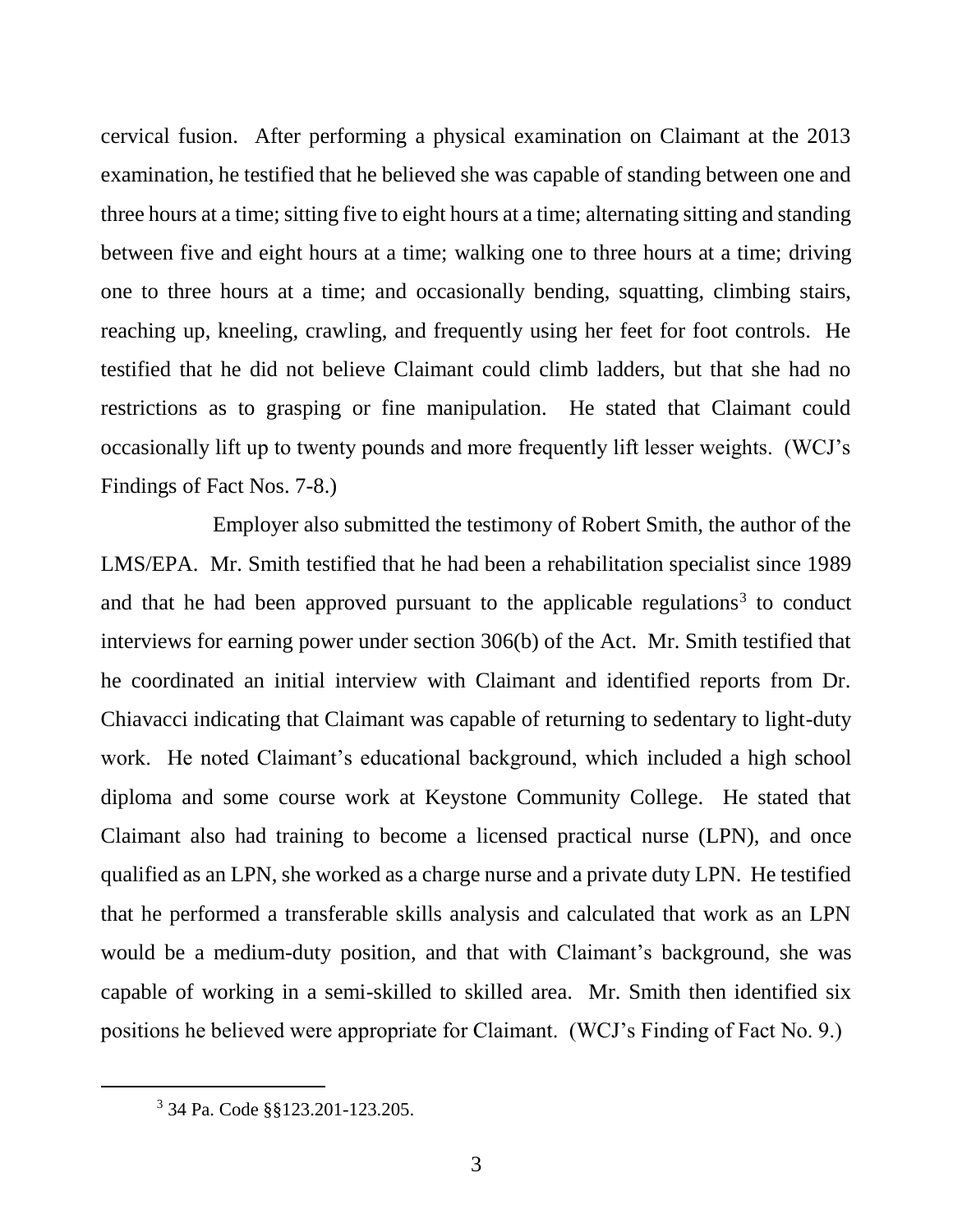The first was a position at A. Rifkin as a customer service representative, which had light duties and lifting up to 20 pounds rarely, along with periods of sitting. This was a full-time position paying between \$10.00 and \$13.00 per hour and an ideal candidate would have three years of customer service experience, communication and organization skills, multi-tasking ability, attention to detail, and computer and typing skills.

The second was a full-time position at Telerex as an account representative, paying \$9.00 per hour, which required a high school diploma and familiarity with computer programs. Helpful but not required was some customer service experience and an ability to type 35 words per minute.

The third was a full-time position at Navient as a customer service specialist, which paid \$11.00 per hour. The job was sedentary in nature and required one year of customer service experience. A college degree was preferred but not required, along with good communication, analytical, and computer skills.

The fourth was a full-time position at Bank of America as a customer service associate, paying \$10.50 per hour. The job was sedentary in nature, with prolonged sitting, and required no lifting above 10 pounds. The job required communication, organizational, and computer skills.

The fifth was a position at Hampton Inn as a guest service agent, also fulltime, which paid \$8.00 per hour. The job required a high school diploma and included on-the-job training. It was light-duty and was a front desk clerical job involving greeting guests, checking them in and out, and processing monetary transactions.

Sixth and finally was another full-time position at Hampton Inn as a night auditor, paying \$8.50 per hour. The job was sedentary in nature with no lifting above 20 pounds. The job required a high school diploma and a "customer service mentality"

4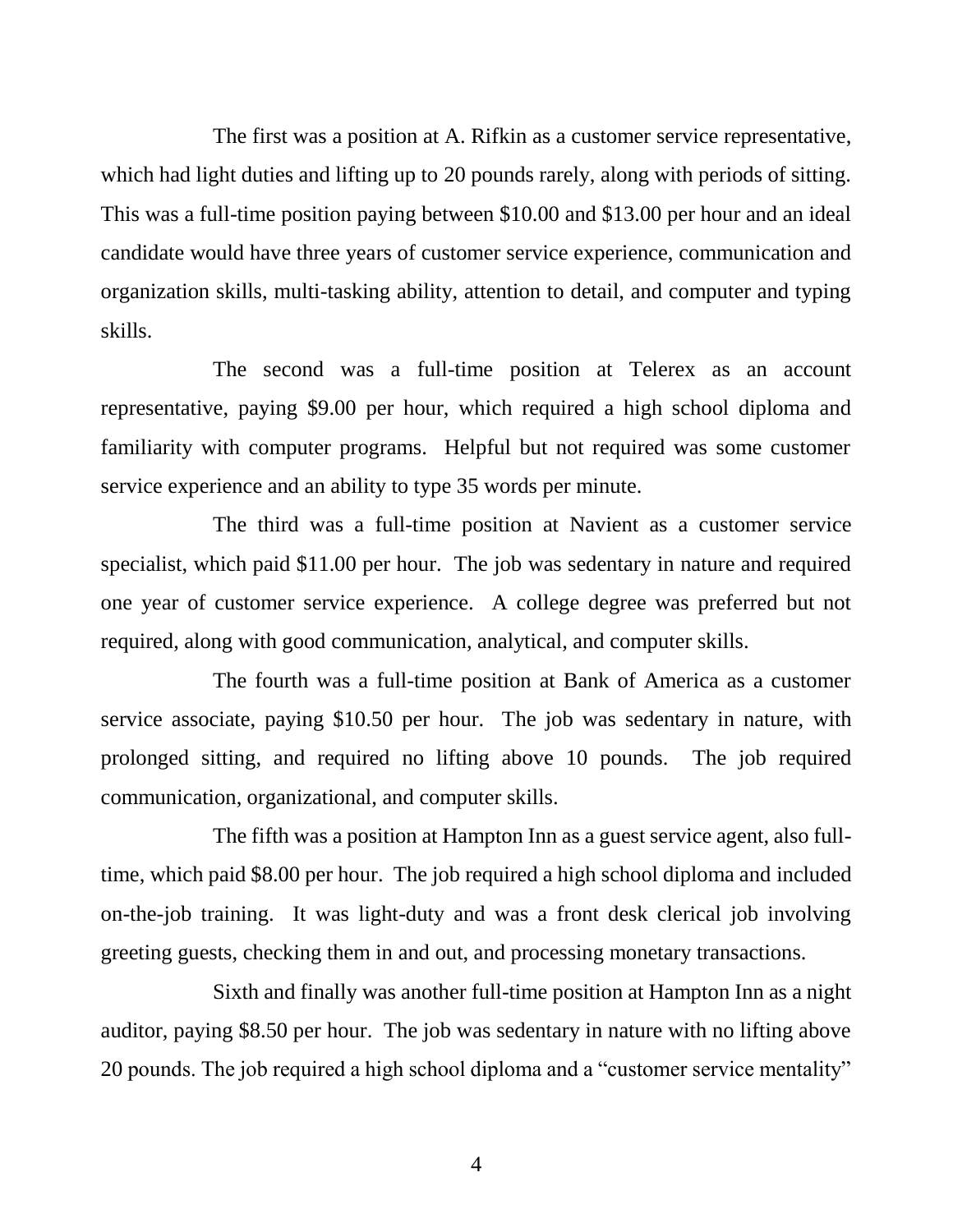and it included on-the-job training. All six positions were approved by Dr. Chiavacci, who stated that Claimant was physically capable of performing them. Mr. Smith concluded that Claimant's weekly earning power was \$320.00 to \$420.00. (WCJ's Finding of Fact No. 9.)

Claimant testified at a hearing before the WCJ on January 15, 2015. She explained that she was working as an LPN for Employer on October 2, 2010, when she injured her neck. She described ongoing problems since the work injury, with pain radiating from her neck to a midpoint in her back, as well as left arm pain and pain and numbness in both hands. She stated that the pain in her back takes her breath away and that her left shoulder is limited as far as being able to lift. She testified that she takes medications, including Oxycontin, Oxycodone, Flexeril, Lyrica, and Cymbalta, and that she has undergone injections to her arm, neck, and back. She noted that she has not returned to work but would be interested in working if she were physically able. She stated, however, that even light tasks, such as making dinner or folding clothes, cause her extreme pain, requiring her to take her prescription medications, which in turn makes her drowsy and feel the need to sleep. (WCJ's Findings of Fact Nos. 4-5.)

Concerning the LMS/EPA, Claimant testified that she attempted to apply to all six positions, but that she was not offered any position. Regarding the customer service representative position with A. Rifkin, Claimant testified that, although she lacked a customer background and was unable to type 35 words per minute while talking on the telephone, she called the number listed in the LMS/EPA on May 28, 2014. She subsequently submitted an online application on June 4, 2014, and received an email the following day informing her that she would be contacted if more information was needed or to schedule an interview; however, she never received any follow up. With respect to the account representative position with Telerex, she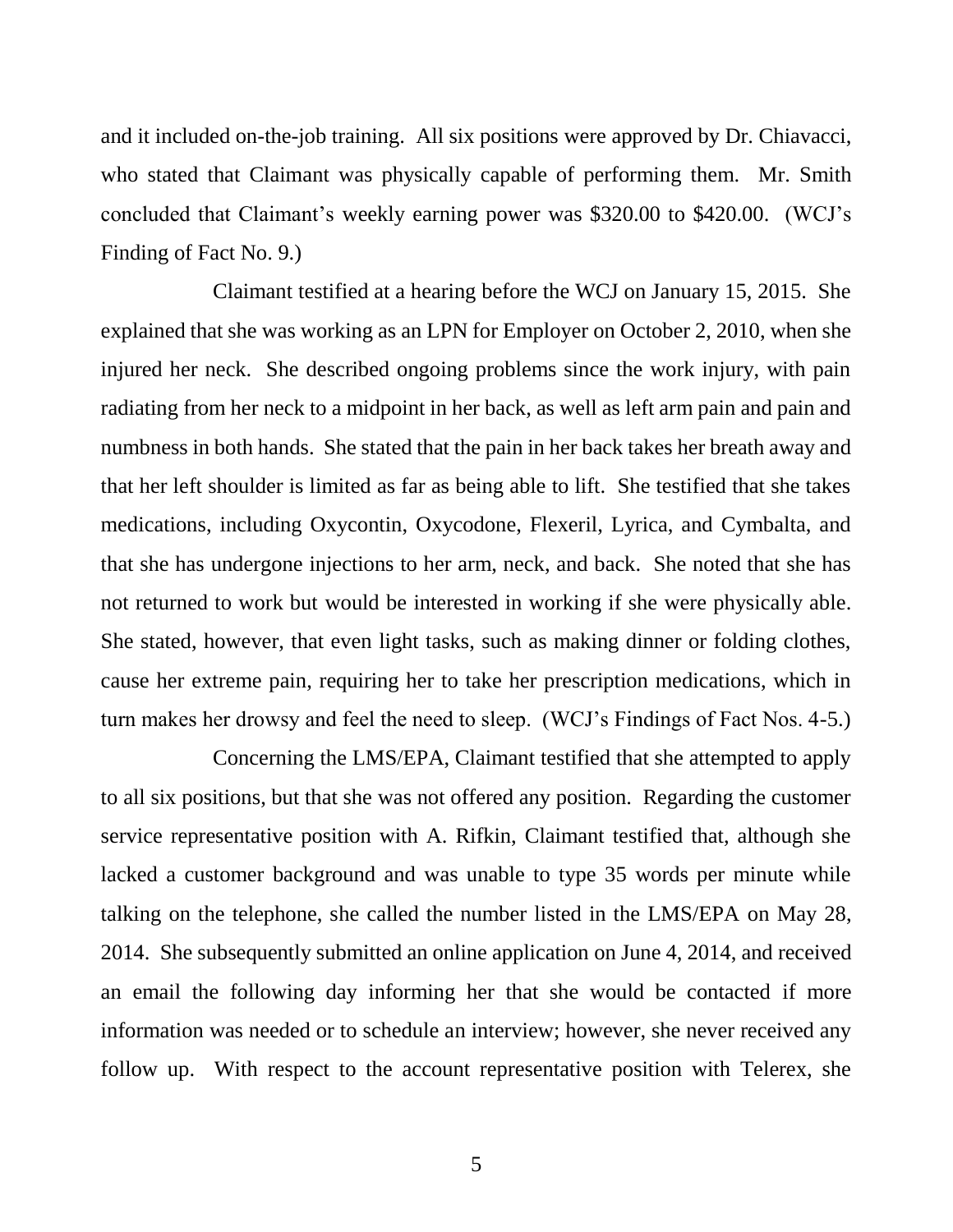testified that, beginning on May 28, 2014, she attempted to phone Telerex nine times, but the line was always busy. Regarding the customer service position with Navient, she testified that, although she felt she lacked the necessary skills for the position, she reached out to the employer on May 28, 2014, and spoke with a representative in human resources, but did not submit an application until June 2, 2014. Claimant stated that she received an email advising her that she was not hired around June 9, 2014. Regarding the customer sales position with Bank of America, Claimant testified that, on June 2, 2014, she tried to contact the designated contact person listed on the LMS/EPA, B.J. Berrettini, but was told there was no such person there. She stated that she gave her contact information but did not receive a call back. *Id.* Concerning the customer service and night auditor positions at Hampton Inn, Claimant testified she initially reached out on May 28, 2014, but was told that the contact person no longer worked there. The following day, a woman named Staci Borgia called her back and, according to Claimant, told her that the two positions were no longer available but that Hampton Inn did have two other positions available: breakfast host and housekeeper. (R.R. at 188a-91a, 203a-11a; WCJ's Finding of Fact No. 6.)<sup>4</sup>

In support of her position, Claimant submitted the deposition testimony of her treating physician, Dean Mozeleski, M.D. Board-certified in physical and rehabilitation medicine, Dr. Mozeleski testified that he first treated Claimant in February of 2011. He testified that because the LMS/EPA was based upon an examination in September of 2013, he based his testimony on his own examination in August of 2013. Dr. Mozeleski testified that Claimant's condition, for which she took a variety of medications, had progressively worsened since he began treating her. Dr.

<sup>4</sup> Throughout her testimony, Claimant relied upon written notes documenting her experience in applying for the six positions. These notes were admitted into evidence without objection. (R.R. at 206a.)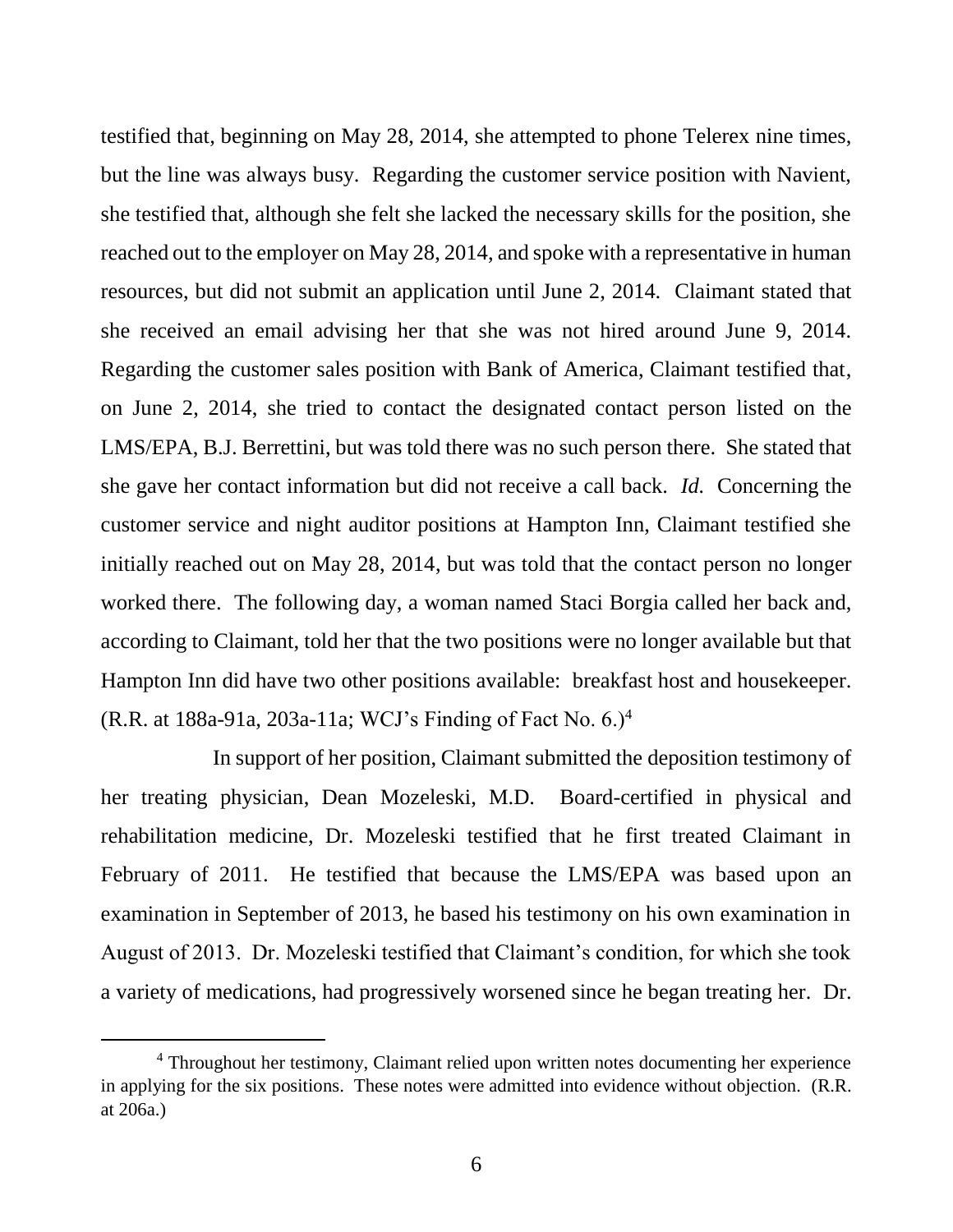Mozeleski testified that, as of August of 2013, Claimant's range of motion in her neck had decreased in both directions with rotation. He stated that she had maximum foraminal encroachment, which placed pressure on the neck nerves and radiated pain into her left arms. He noted that Claimant had a decreased range of motion in her left shoulder and numbness and tingling in her left arm, extending into the fourth and fifth digits of her left hand. He testified that he reviewed a cervical MRI from April 24, 2013, which indicated findings consistent with the C-5-7 two-level fusion. He stated that there was no evidence of disc herniation because it had been surgically corrected and that the MRI indicated some reversal of cervical lordosis but no intrinsic cord abnormality. (WCJ's Finding of Fact No. 10.)

Dr. Mozeleski then testified about an October of 2013 evaluation of Claimant which indicated decreased rotation in her neck in both directions. He stated that Claimant also had left arm weakness and some numbness in both hands. He testified that he saw Claimant in December of 2013, and on April 2, 2014, and, because she had been suffering from these problems for some time, he labelled it "chronic neck and left shoulder pain, chronic cervical radiculitis, and chronic neck and upper thoracic scapular pain." (R.R. at 26a.) Claimant returned for an office visit on April 25, 2014, at which time Dr. Mozeleski released Claimant to light, sedentary work with restrictions because Claimant was only able to sit, stand, or walk for up to a combined total of two hours, with change in position as tolerated. According to Dr. Mozeleski, Claimant was able to lift no more than ten pounds, and then, only occasionally. He stated Claimant would be able to tolerate occasional bending, reaching, squatting, rotating, twisting, or kneeling, but no climbing. He believed Claimant was capable of performing simple grasping, pushing, pulling, and fine manipulation, but only for short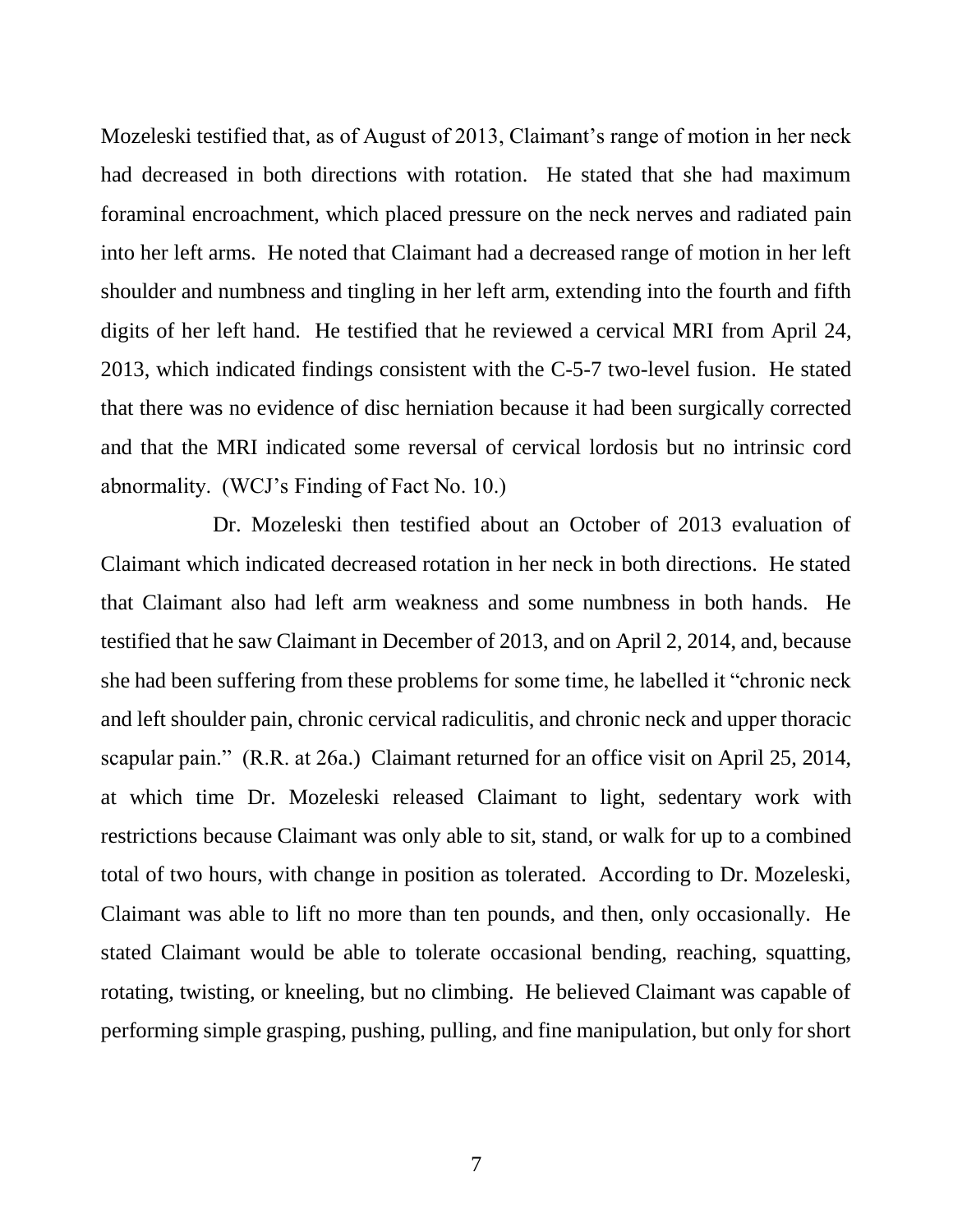periods. He did not believe she was capable of returning to work on a full-time basis. (WCJ's Finding of Fact No. 11.)

Dr. Mozeleski testified that he examined Claimant most recently on November 12, 2014, and she presented with persistent neck and mid-back pain, pain into the left shoulder and mid-back into the left upper arm, and pain into her fingers and the inside part of her hand. As of that last appointment, Dr. Mozeleski testified that Claimant continued taking Oxycontin and Oxycodone. Regarding the six positions on the LMS/EPA, he stated that he reviewed each position and found that Claimant was not capable of performing any of the positions, noting that all were full-time. He concluded that these positions were not suitable because they included repetitive movements even when sitting, which Claimant could not perform. (WCJ's Finding of Fact No. 11.)

Claimant also submitted the deposition testimony of Carmine Abraham, who testified that she was certified to perform vocational assessments under the Act. She stated that after Claimant's case was assigned to her in April of 2015, she reviewed materials from Mr. Smith, including the LMS/EPA, along with medical records and reports. Ms. Abraham stated that she was aware of Claimant's formal schooling, which included a high school diploma and some business courses at Keystone Community College, and that she believed the business courses Claimant had taken in 1978 and 1979 had no vocational relevance to Claimant's employability in 2014. She found that Claimant's LPN position was considered a medium-skilled position, requiring skills that were medical in nature. Ms. Abraham also found that Claimant did not have "a whole lot of skills in regard to working with computers or in regard to supervisor skills in regard to hiring or firing people or interviewing people." (R.R. at 77a; WCJ's Finding of Fact No. 12.)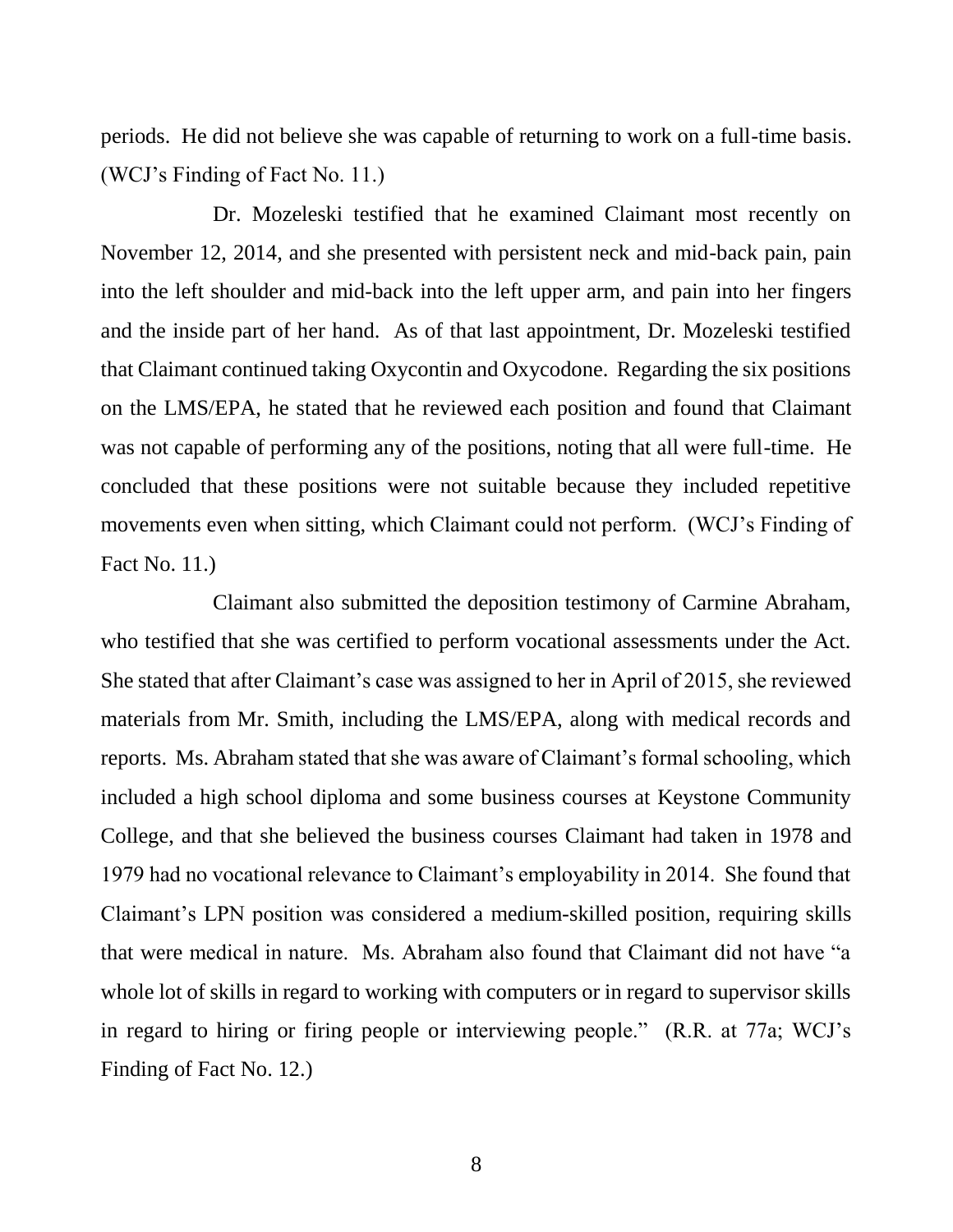Ms. Abraham was able to personally meet with employees from four of the five companies identified in the LMS/EPA in March and April of 2015, and upon review, she rejected each of them. Ms. Abraham determined that, in her opinion, the A. Rifkin position would not have been appropriate for Claimant because she would have been unable to perform the job duties by typing with one finger at a time while looking at the keyboard. Ms. Abraham explained that, because Claimant would have to simultaneously attend to customers and provide them with the information they needed, the call would take too long. Additionally, based on Claimant's educational and vocational history, Ms. Abraham believed Claimant would not have been qualified for the position.

With regard to the Telerex position, Ms. Abraham explained that the contact person listed on the LMS/EPA indicated that the position was in a call-center type of environment where employees make and receive calls. Ms. Abraham noted that the calls were very time sensitive and were monitored by supervisors. Additionally, she testified, Telerex was looking for a candidate with computer skills in programs such as Windows OS, Internet, Microsoft Word, and the like. Ms. Abraham concluded that this position would have been outside Claimant's vocational and physical capabilities because it would not have allowed Claimant to physically change positions.

Ms. Abraham testified that the Navient position was also in a call-center environment, which was very similar to the Telerex position because the calls were monitored by supervisors and very time sensitive. The skills necessary for this position, Ms. Abraham testified, included navigating the internet and working with two computer screens simultaneously while typing. Further, Ms. Abraham testified that the position required the candidate to be literate in Word and Windows programs, and that

9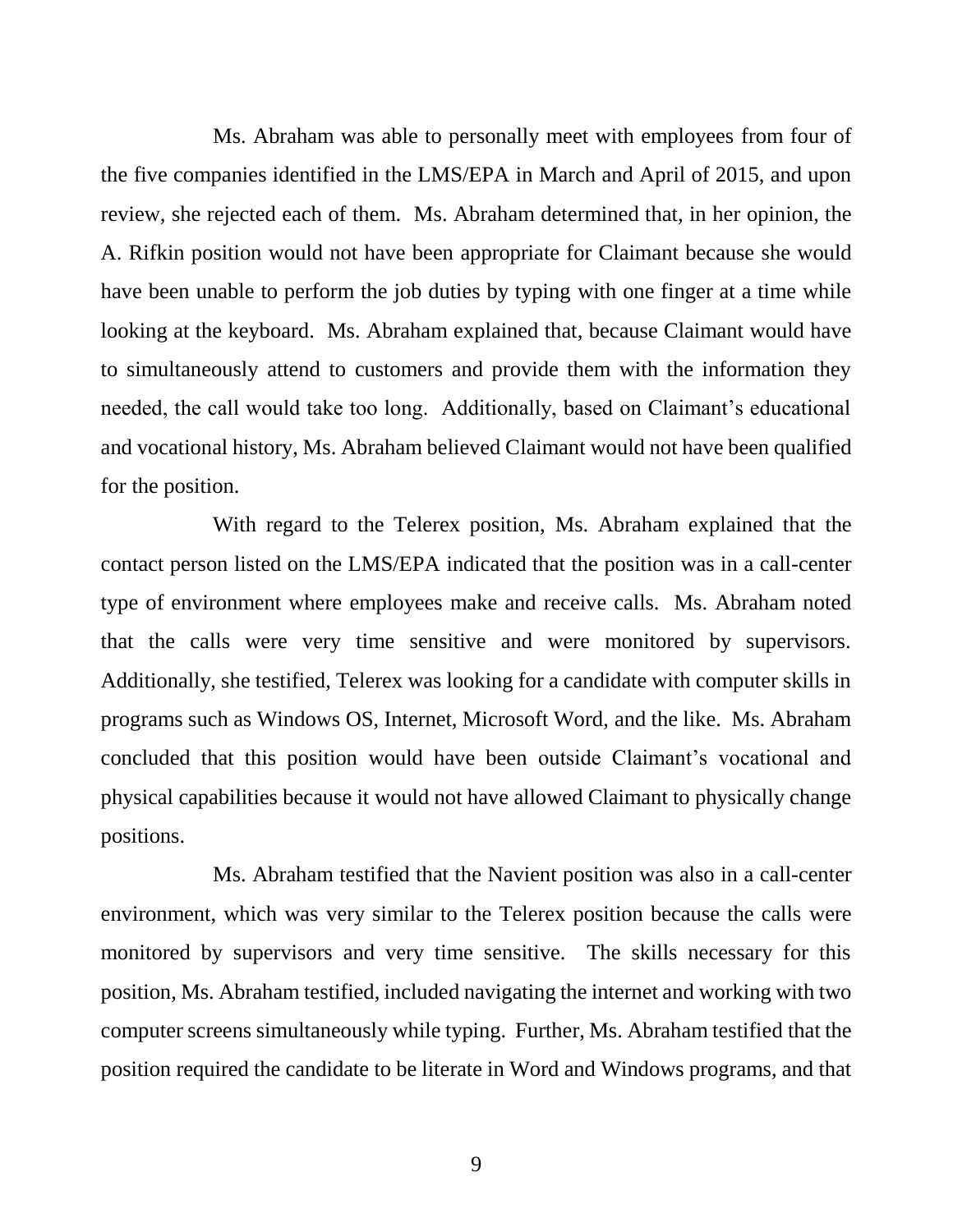the position would not have allowed Claimant to continuously get up and move around. Ms. Abraham concluded that Claimant lacked the necessary skills for this position. (WCJ's Finding of Fact No. 13.)

With regard to the Bank of America position, Ms. Abraham stated that, on March 6, 2015, she went to the employer's address but was only able to speak to a security guard employed by a third party company, who indicated that there was no human resource or recruiting department at that facility and, upon searching the computer system, stated that there was no employee in the system with the name of the recruiter listed in the LMS/EPA. Ms. Abraham then called Bank of America's corporate headquarters and was told that all hiring was done online, that the company could not give out contact information for recruiters or human resource employees, and that a recruiter only becomes available once an online application is submitted. Although she was unable to obtain further information about the position, based on her review of the LMS/EPA materials, Ms. Abraham testified that Claimant lacked the qualifications for this position.

Finally, Ms. Abraham described the customer service position with Hampton Inn as a guest service agent or front desk clerk, which required the ability to use a computer and proficiency in typing. Ms. Abraham doubted whether Claimant would have been able to stand or sit as needed during the shift because the employer had indicated that it could not accommodate her, since being on one's feet was an essential function of that job. The other position with Hampton Inn was as a night auditor, which Ms. Abraham described as having the same duties as the guest service agent, with a significant difference being that the employee would have to complete the paperwork over the night hours. Ms. Abraham explained that, because the positions required the employee to stand for prolonged periods, Claimant would not have been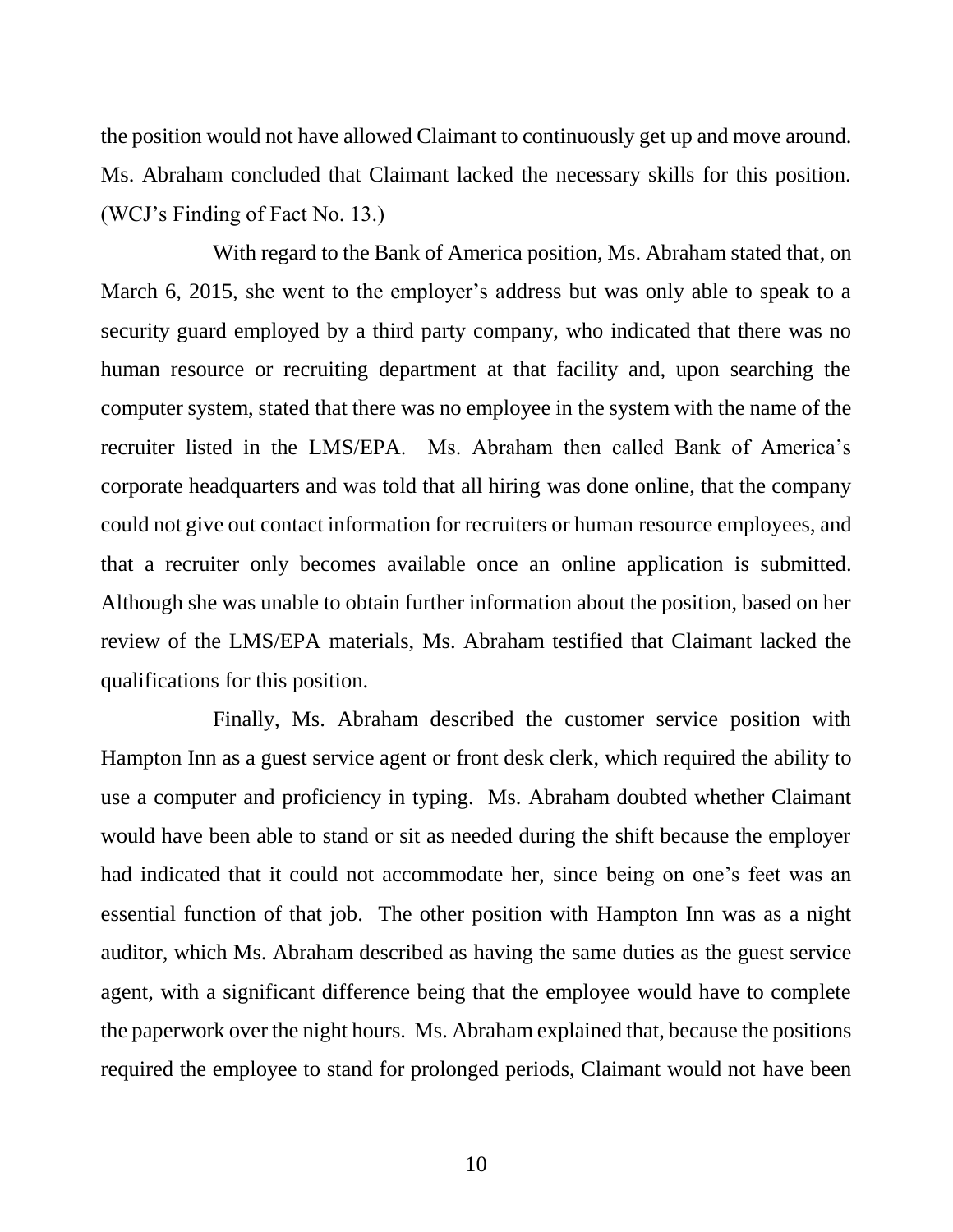capable of performing either of the positions with Hampton Inn. (WCJ's Finding of Fact No. 13.)

The WCJ found Dr. Chiavacci and Mr. Smith more credible than Dr. Mozeleski and Ms. Abraham. He noted that both physicians found Claimant capable of returning to some type of work. The WCJ found it significant that Claimant "candidly admitted" to applying to some positions that she found on her own via newspaper ads, including a position at True Horse, which involved twelve-hour shifts, a cleaning position at Sovereign Bank, a nursing position at Comfort Keepers, and a position as a crossing guard. (WCJ's Finding of Fact No. 15.)

Although the WCJ did not make a specific credibility finding regarding Claimant's testimony about her experience in applying for the six positions, he did find: "Any testimony therefore from [C]laimant at [the] hearing that she did not believe that she was capable of working is indeed not at all consistent, even with Dr. Mozeleski finding [C]laimant capable of returning to some type of work." (WCJ's Finding of Fact No. 15.) Further, the WCJ found that it was "disingenuous" for Claimant to maintain that she had no transferable skills given her long career in the medical field, "where [C]laimant had abundant responsibilities in attending to patients' daily care for many years," which included "previous experience overseeing, training and instructing other individuals." (WCJ's Finding of Fact No. 15.)

The WCJ specifically rejected the conclusion of Ms. Abraham that Claimant lacked the skills necessary for any of the six jobs, finding that "[C]laimant nevertheless credibly acknowledged during her work as a nurse performing a variety of tasks in a high pressure environment including reading medical orders and dispensing medications to patients." (WCJ's Finding of Fact No. 15). Accordingly, the WCJ found that Claimant had a weekly earning capacity of \$320.00 which resulted

11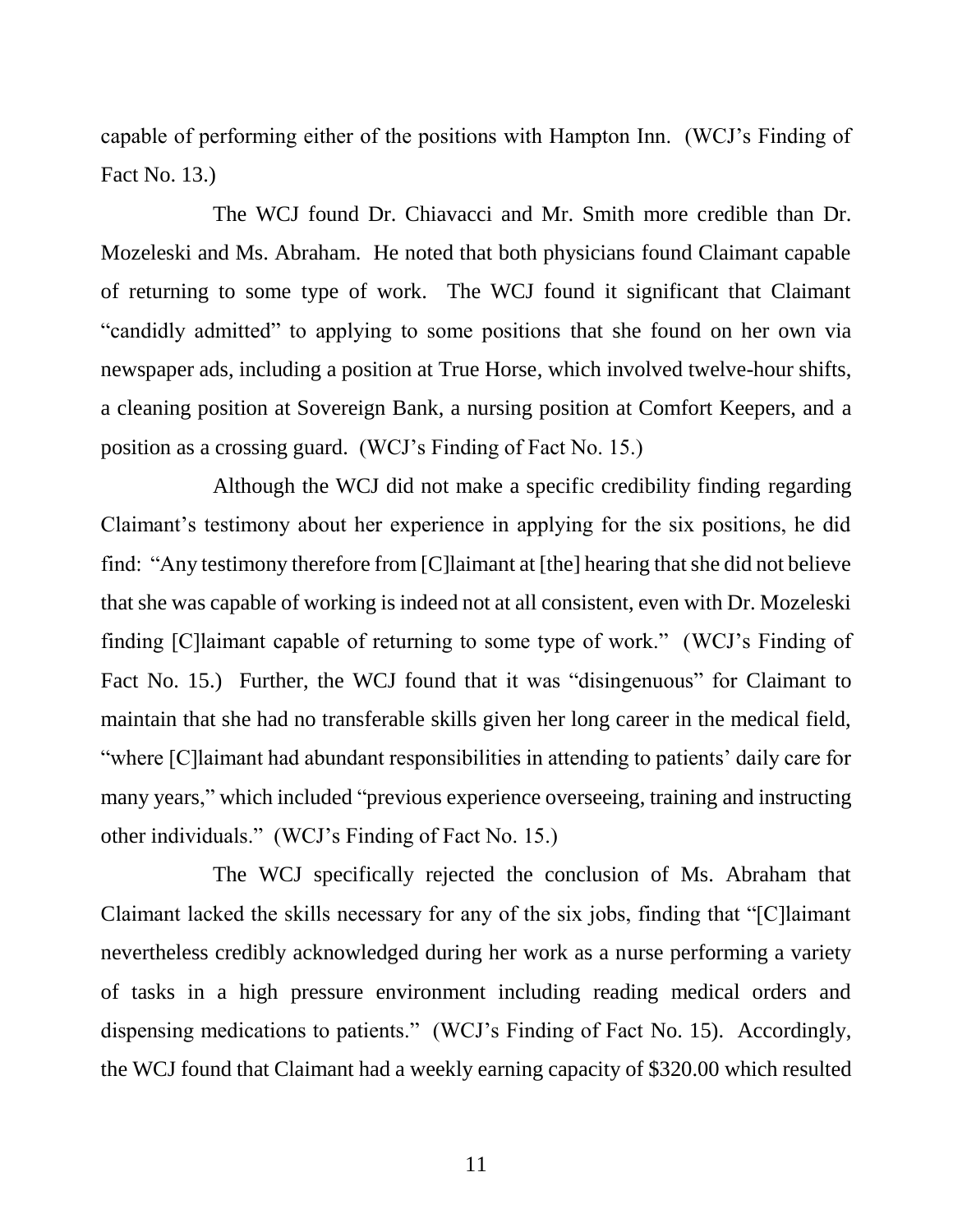in a weekly wage loss of \$886.71, thereby entitling Claimant to partial disability benefits of \$591.14 per week, effective June 10, 2014, the date the six positions were approved by Dr. Chiavacci. (WCJ's Findings of Fact Nos. 14-15.)

In light of the above, the WCJ granted Employer's modification petition. The WCJ noted that Employer and/or Insurer remained responsible for payment of Claimant's reasonable and necessary medical expenses related to the work injury. (WCJ's Findings of Fact Nos. 15-16; Conclusions of Law Nos. 2-3.)

Claimant appealed the decision to the Board, arguing that the six jobs could not be considered actually open and available if Claimant tried to apply and was unsuccessful. She also questioned how she could have any earning capacity given that she had tried to apply but could not obtain any of the positions. By opinion and order dated July 1, 2016, the Board rejected Claimant's arguments and affirmed the WCJ, applying the decision of our Supreme Court in *Phoenixville Hospital v. Workers' Compensation Appeal Board (Shoap)*, 81 A.3d 830 (Pa. 2013).

Claimant filed a petition for review with this Court,<sup>5</sup> raising the same arguments and emphasizing that the WCJ's "reliance on the assertion that the positions were open and available at the time [] the [LMS/EPA] was conducted," (Claimant's brief at 29), was misplaced since Claimant's testimony established that the jobs "were not actually open to [Claimant] when she applied," (Claimant's brief at 30), and thus the WCJ's finding was not in accordance with the standards set forth in *Phoenixville Hospital*.

<sup>&</sup>lt;sup>5</sup> Our scope of review is limited to determining whether Findings of Fact are supported by substantial evidence, whether an error of law has been committed, or whether constitutional rights have been violated. Section 704 of the Administrative Agency Law, 2 Pa.C.S. §704; *Meadow Lakes Apartments v. Workers' Compensation Appeal Board (Spencer),* 894 A.2d 214, 216 n.3 (Pa. Cmwlth. 2006).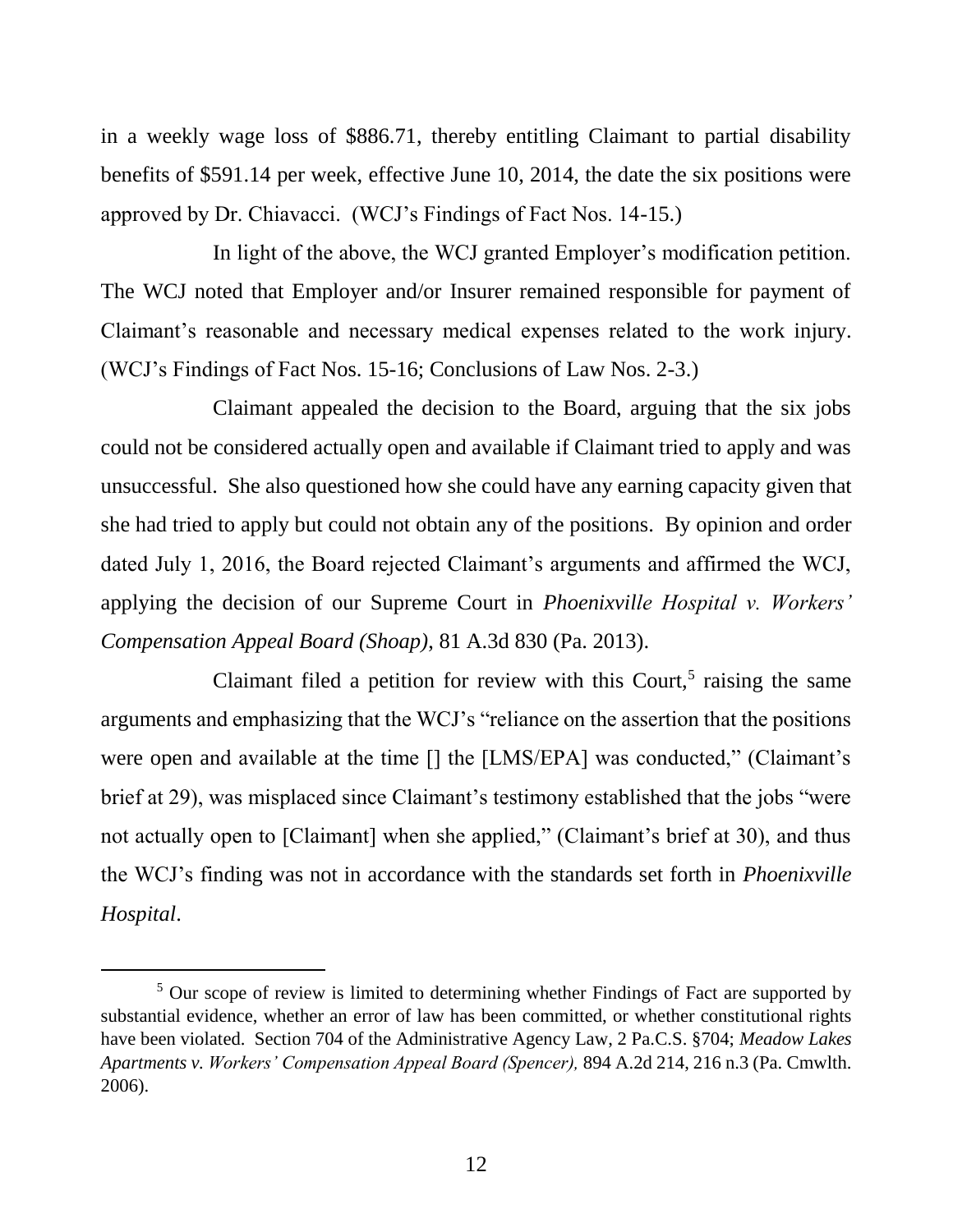#### **Discussion**

In a workers' compensation proceeding, the WCJ is the ultimate fact finder and is the sole authority for determining the weight and credibility of evidence. *Lombardo v. Workers' Compensation Appeal Board (Topps Company, Inc.)*, 698 A.2d 1378, 1381 (Pa. Cmwlth. 1997). "As such, the WCJ is free to accept or reject the testimony of any witness, including medical witnesses, in whole or in part." *Id.* The WCJ's findings will not be disturbed on appeal when they are supported by substantial, competent evidence. *Greenwich Collieries v. Workmen's Compensation Appeal Board (Buck)*, 664 A.2d 703, 706 (Pa. Cmwlth. 1995). "Substantial evidence is such relevant evidence which a reasonable mind might accept as adequate to support a finding." *Berardelli v. Workmen's Compensation Appeal Board (Bureau of Personnel, State Workmen's Insurance Fund)*, 578 A.2d 1016, 1018 (Pa. Cmwlth. 1990).

Moreover, where both parties present evidence, it is irrelevant that the record contains evidence which supports a finding contrary to that made by the WCJ; rather, the pertinent inquiry is whether evidence exists that supports the WCJ's findings. *Hoffmaster v. Workers' Compensation Appeal Board (Senco Products, Inc.)*, 721 A.2d 1152, 1155 (Pa. Cmwlth. 1998).

Additionally, on appeal, all inferences drawn from the evidence shall be taken in favor of the party prevailing before the WCJ. *Krumins Roofing and Siding v. Workmen's Compensation Appeal Board (Libby)*, 575 A.2d 656, 659 (Pa. Cmwlth. 1990).

This is a case of first impression regarding the rights of claimants and employers under section 306(b) of the Act after our Supreme Court's decision in *Phoenixville Hospital*. Claimant argues that if she applies for a position listed on the LMS/EPA but does not get the job, the employer has not proven an earning capacity,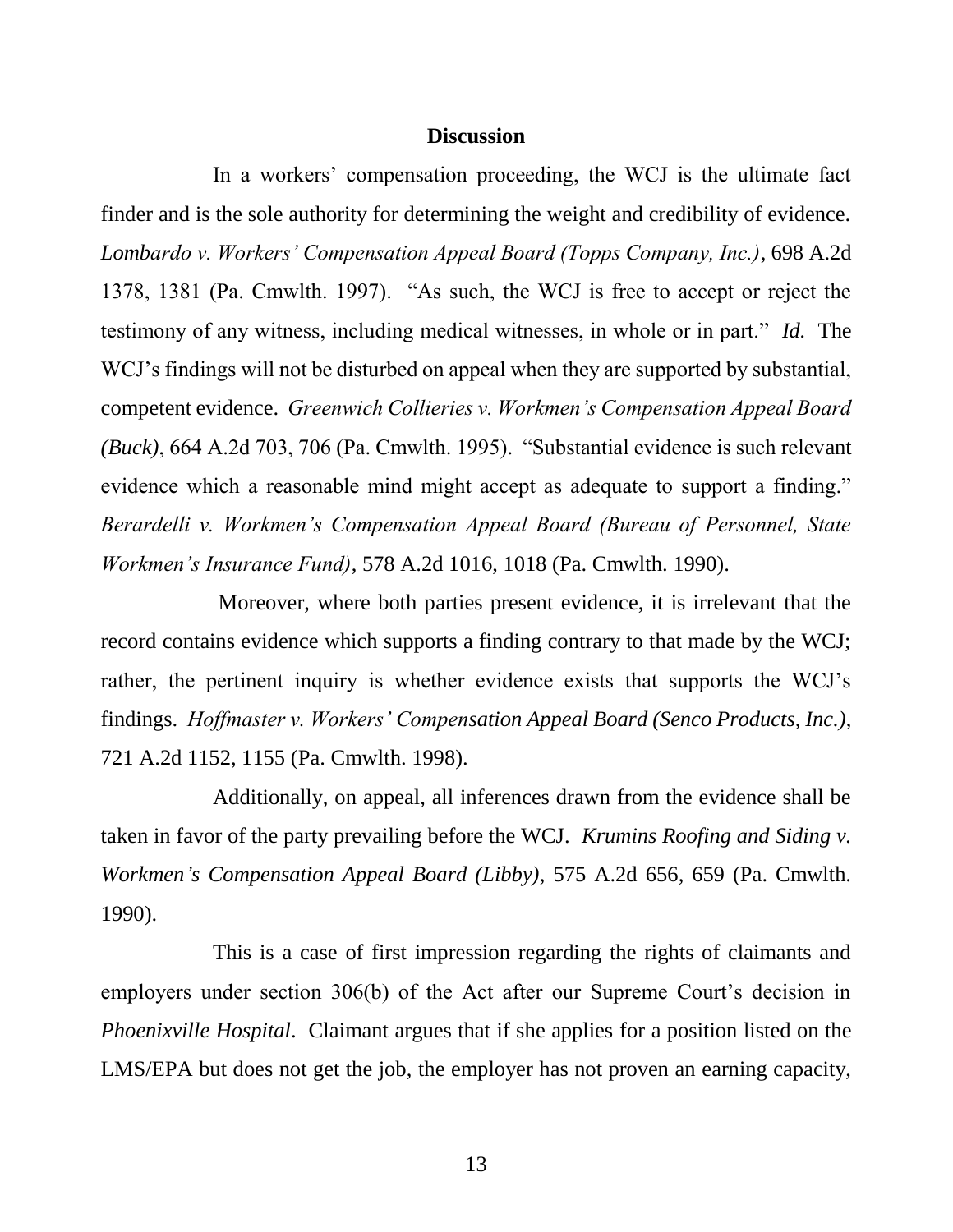and so a modification petition must be denied. Conversely, Employer argues that a claimant's testimony that she applied unsuccessfully to the position is relevant but not dispositive, that is, the WCJ shall admit evidence of the claimant's unsuccessful efforts but he or she is not automatically compelled to reject the earning capacity found in the LMS/EPA.

Section 306(b)(1) allows wage loss benefits to be reduced to two-thirds of the difference between a claimant's average weekly wage and his or her "earning power," and the resulting partial disability rate shall be capped at 500 weeks.<sup>6</sup> Section 306(b)(2) provides in pertinent part:

> 'Earning power' shall be determined by the work the employee is capable of performing and shall be based upon expert opinion evidence which includes job listings with agencies of the department, private job placement agencies and advertisements in the usual employment area. Disability partial in character shall apply if the employee is able to perform his previous work or can, considering the employee's residual productive skill, education, age and work experience, engage in any other kind of substantial gainful employment which exists in the usual employment area in which the employee lives within this Commonwealth . . . . If the employer has a specific job vacancy the employee is capable of performing, the employer shall offer such job to the employee.

77 P.S. §512(2).

l

In *Phoenixville Hospital*, our Supreme Court addressed the situation of a claimant who was the subject of two LMS/EPAs, and who alleged that she had applied to all the jobs set forth in each LMS/EPA, and was not offered any position from any of the employers. The WCJ held that all the jobs were compatible with the claimant's working restrictions and relevant geographic area, and even though the WCJ rejected

 $6$  77 P.S.  $\S512(1)$ .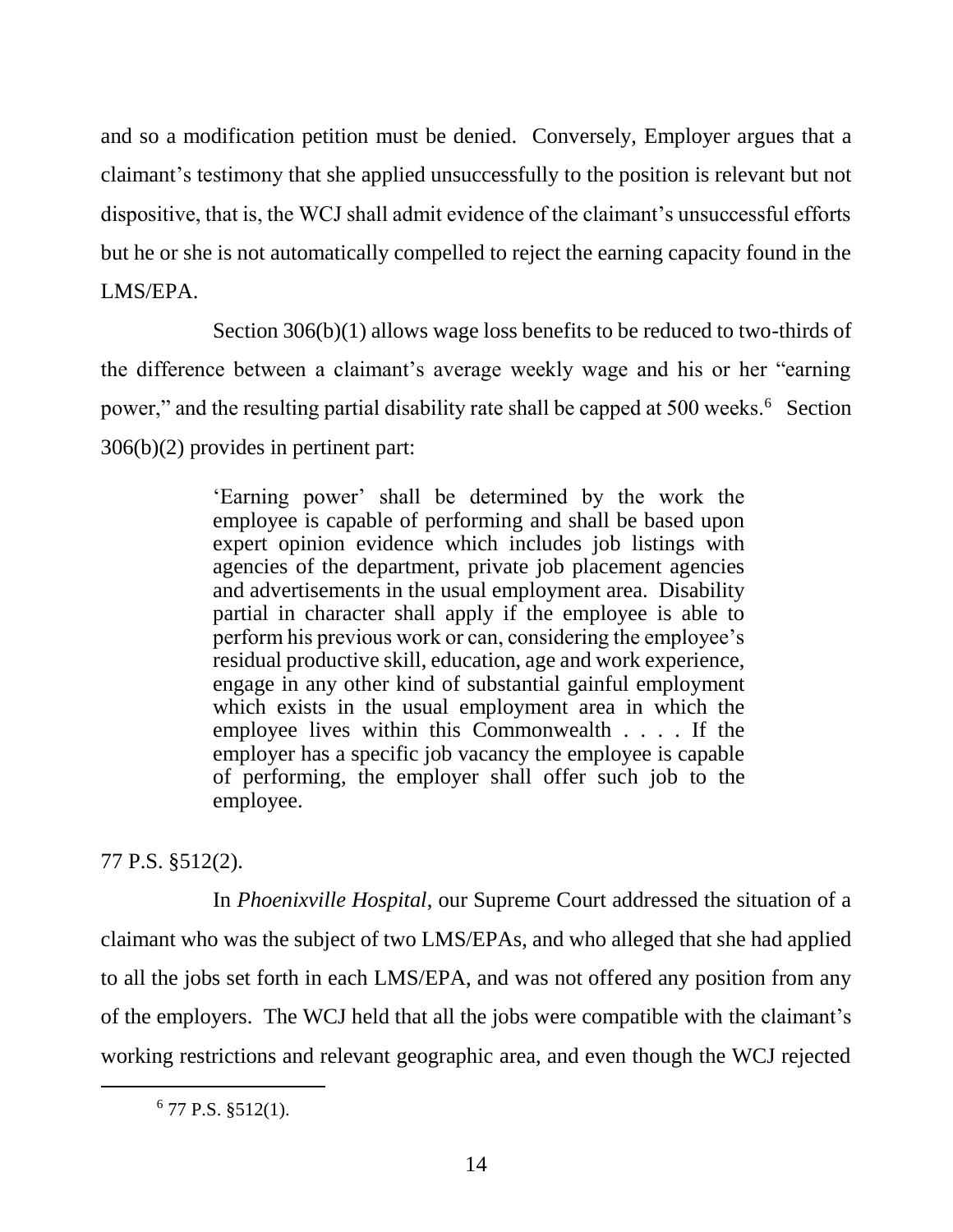the claimant's medical and vocational witnesses, he denied employer's modification petition because the claimant "ha[d] established that in good-faith [*sic*], she followed through on all the jobs referred to her by [e]mployer and that none of the referrals resulted in an offer of employment." *Id.* at 834. The Board affirmed, but was reversed by this Court, which held that what was decisive under section 306(b) was not whether the claimant applied for and received a job offer; rather, the question was whether the jobs identified in the LMS/EPA were actually open and available at the time of the LMS/EPA. *Phoenixville Hospital v. Workers' Compensation Appeal Board (Shoap)*, 2 A.3d 689, 697-98 (Pa. Cmwlth. 2010), *reversed*, 81 A.3d 830 (Pa. 2013).

On appeal from this Court, the Supreme Court reversed, holding that the key to understanding section 306(b) was what the legislature meant by the phrase, "substantial gainful employment that exists." 81 A.3d at 842. Thus, although "[s]ection 306(b) does *not* require that the claimant be offered a job," an employer may prevail on a modification petition under section 306(b) only if it proves "the existence of meaningful employment opportunities, and not the simple identification of jobs found in want ads or employment listings." *Id.* at 842-43 (emphasis in original). Accordingly, the Supreme Court reasoned, "evidence regarding the claimant's actual experience with the employers identified in the employer's labor market surveys may lend support for establishing contentions along these lines [that is, along the lines of proof of substantial gainful employment]." *Id.* at 844. Further, "[t]he jobs identified by the employer's expert . . . must thus be those jobs that are actually open and potentially available, not simply jobs that are already filled with existing employees." *Id.* at 843. The phrase "actually open and potentially available" is overcome by a claimant if he or she has a "reasonable opportunity" to apply for the job on the LMS/EPA, but the job is no longer available; "[i]f the job is already filled, it does not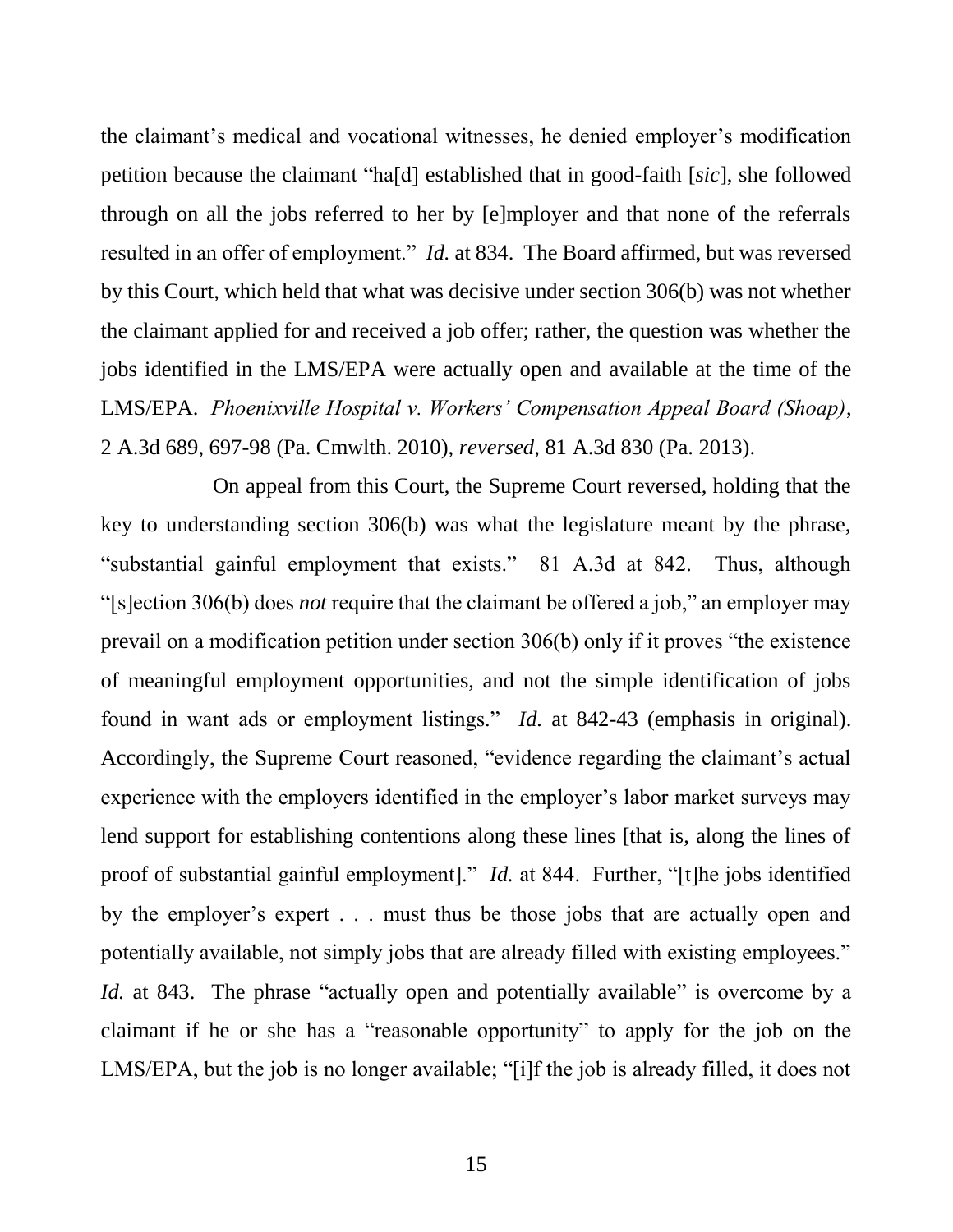'exist,' to afford [s]ection 306(b)'s language its commonly understood meaning." *Id.*  at 846. Therefore, the Supreme Court not only reversed but also remanded, so that the claimant could be afforded the opportunity "to submit evidence regarding her or his experience in pursuing the jobs identified" in the LMS/EPA. *Id.* at 845. Such evidence, concluded the Court, "is undeniably relevant" in a case involving section 306(b), although "not dispositive of the earning power inquiry." *Id.* at 846.

Generally, the employer or insurer has a threshold burden in cases under section 306(b) to prove: (1) disability partial in character; and, (2) no specific job vacancy with the date-of-injury employer.<sup>7</sup> Once an employer or insurer proves these prerequisites, the burden of proof in a modification petition based on section 306(b) remains with the employer to establish a claimant's "earning power," that is, whether "the employee is able to perform his [or her] previous work or can, considering the employee's residual productive skill, education, age and work experience, engage in any other kind of substantial gainful employment which exists in the usual employment area in which the employee lives within this Commonwealth." 77 P.S. §512(2). Under the Act, such proof must be established by a "vocational expert who is selected by the department [of Labor and Industry] through regulation."<sup>8</sup> 77 P.S. §512(2). That vocational expert establishes a claimant's earning power.<sup>9</sup>

If the employer meets the prerequisites and proffers the report and testimony from the vocational expert, the WCJ must consider the qualifications of the

<sup>&</sup>lt;sup>7</sup> In section 123.301 of its regulations, 34 Pa. Code §123.301, the Department of Labor and Industry outlines what the employer must prove to establish a job vacancy and/or job offer.

<sup>&</sup>lt;sup>8</sup> The protocols for vocational experts have been established by the Department of Labor and Industry in the regulations set forth at 34 Pa. Code §§123.201-123.205.

<sup>&</sup>lt;sup>9</sup> The requirements for "evidence of earning power" have been delineated by regulations set forth at 34 Pa. Code §123.302, which restates section 306(b)(2) of the Act in substantial form.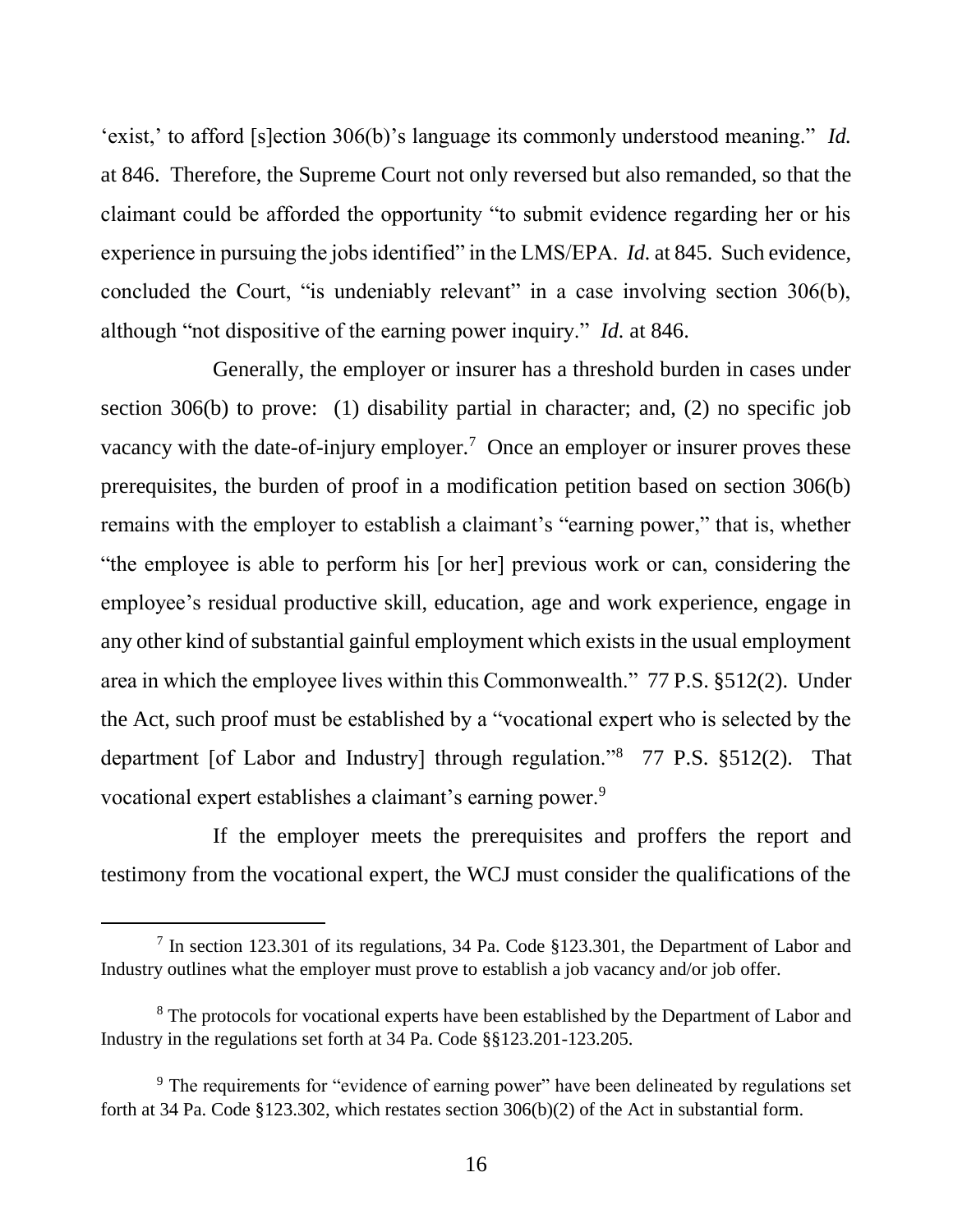vocational expert and evaluate the contents of the LMS/EPA as well as the testimony of the vocational expert. *Altoona Wholesaler Distributors v. Workers' Compensation Appeal Board (Bell)*, 841 A.2d 651, 653-54 (Pa. Cmwlth. 2004). The WCJ may accept in whole or in part the evidence of the vocational expert. *Marx v. Workers' Compensation Appeal Board (United Parcel Service)*, 990 A.2d 107, 110 (Pa. Cmwlth. 2010) (affirming a WCJ's decision which determined that some of the job referrals in the LMS/EPA were appropriate to demonstrate earning power while others were not).

In the present case, the WCJ chose to find the testimony of Employer's vocational expert, Mr. Smith, more credible than the testimony of Claimant's vocational expert, Ms. Abraham.

Now, under the direction of our Supreme Court in *Phoenixville Hospital*, if the WCJ accepts the evidence of the vocational expert, the WCJ's inquiry is not over if the claimant "submits evidence regarding her or his experience in pursuing the jobs identified by the employer's vocational expert witness." 81 A.3d at 845. Evidence of unsuccessful employment applications "is undeniably relevant to rebut the employer's argument that the positions identified were proof of the potentiality of a claimant's substantial gainful employment." *Id.* at 846. In other words, a claimant may offer evidence that the position was "filled by the time the claimant had had a reasonable opportunity to apply for it. If the job is already filled, it does not 'exist,' to afford [s]ection 306(b)'s language its commonly understood meaning." *Id.* 

In the present case, Employer met the prerequisites of section 306(b) and the accompanying regulations, and also offered vocational evidence in the form of an LMS/EPA and the testimony of Mr. Smith. The WCJ then allowed testimony from Claimant to address the vocational expert's evidence of job availability and earning power. As the Board noted, "[t]he claimant may attack a labor market survey by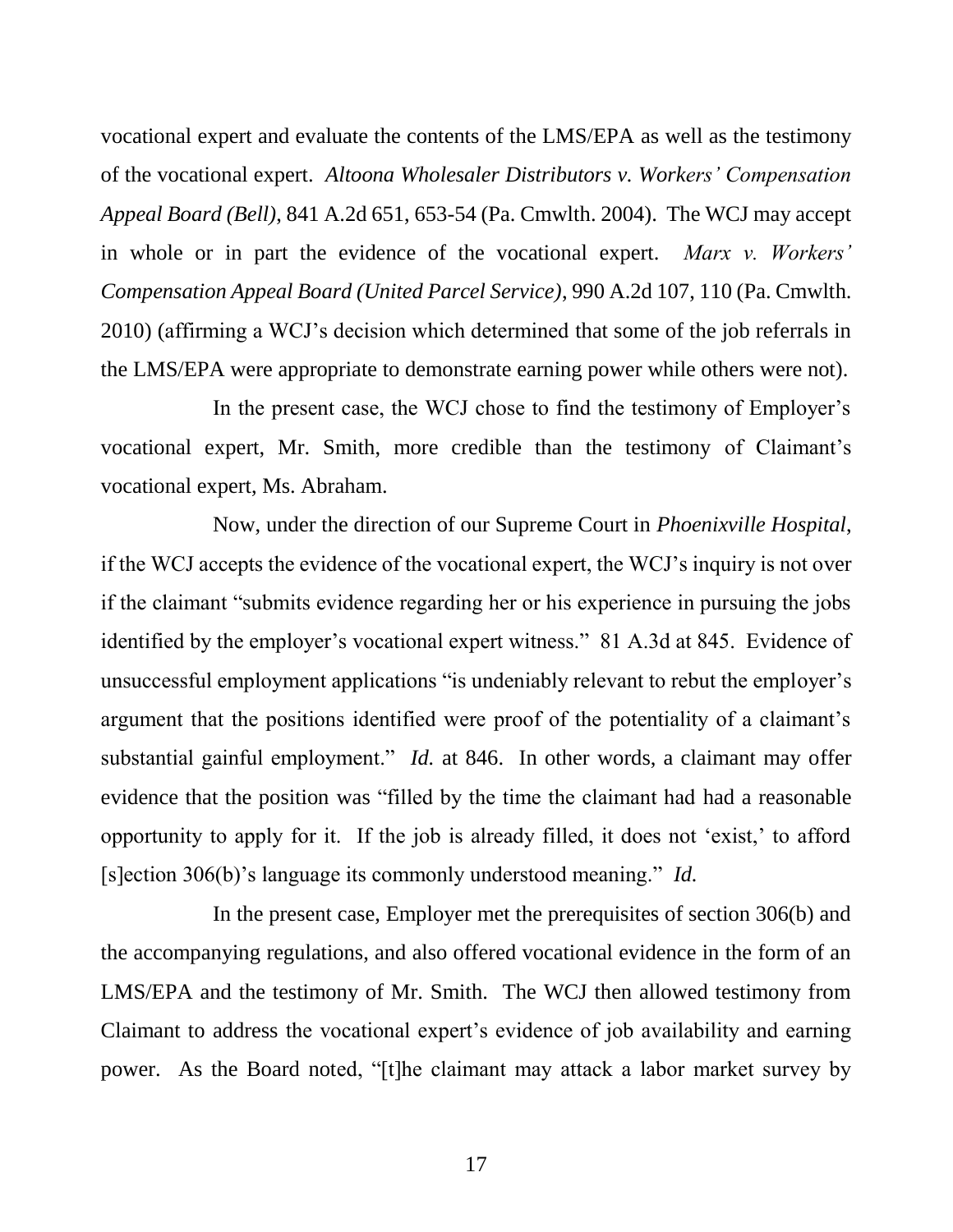showing that the survey was based on faulty, false, or misleading information, and evidence regarding the claimant's experience in applying for the jobs may support such a contention." (Board op. at 7.) However, under *Phoenixville Hospital*, such evidence from Claimant was "relevant," but "not dispositive." 81 A.3d at 846.

As the WCJ noted here, Claimant's work injury "date[d] back to 2010." (WCJ's Finding of Fact No. 15.) The WCJ assessed the credibility of Claimant and her vocational expert, and rejected their testimony as to earning power and transferable skills, finding Claimant's testimony contradictory and disingenuous, particularly since Claimant admitted to applying for jobs more difficult than those listed on the LMS/EPA, which she contended she could not perform. (WCJ's Finding of Fact No. 15.) Despite the surgery and treatment, the WCJ emphasized that both Dr. Mozeleski and Dr. Chiavacci "found [C]laimant capable of returning to some type of work." (WCJ's Finding of Fact No. 15.) The WCJ assessed the credibility of the medical experts and found Dr. Chiavacci, who approved the six jobs on the LMS/EPA, more credible. He further found Mr. Smith credible and so found that the six positions on the LMS/EPA were vocationally appropriate for Claimant. Moreover, the WCJ found that, to the extent that Ms. Abraham concluded otherwise, testifying that Claimant was not a good candidate for any of the positions, he rejected her testimony as not credible. (WCJ's Finding of Fact No. 15.)

Consequently, the WCJ found that Claimant had an earning power of \$320.00 weekly, on the low end of the earning capacity identified by Mr. Smith. (WCJ's Finding of Fact No. 15, Conclusion of Law No. 2.) We see no error on the part of the WCJ in reaching this finding.

However, *Phoenixville Hospital* states that,

The statutory concept of "substantial gainful employment which exists" would be meaningless with respect to a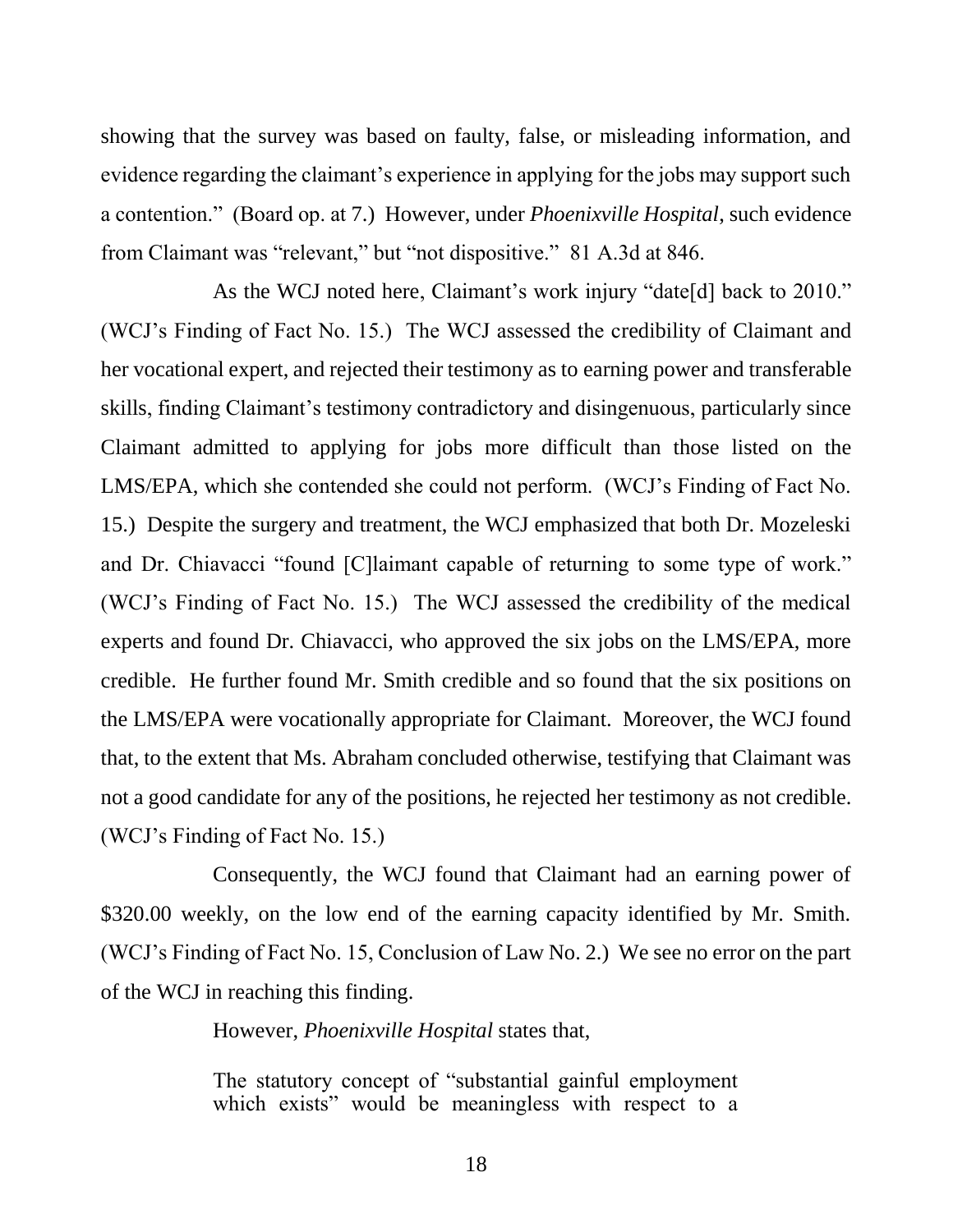claimant's actual medical and vocational circumstances unless the jobs identified by the employer's expert witness, which are used as the employer's proof of earning power under Section 306(b), remain open until such time as the claimant is afforded a reasonable opportunity to apply for them.

## *Phoenixville Hospital*, 81 A.3d at 845.

l

Here, the WCJ accepted Employer's evidence regarding the positions identified in the LMS/EPA. As noted above, Claimant testified that she was only able to contact three of the employers, and, of those three, she was only able to apply to two, since the positions at Hampton Inn had been filled when she applied, which was 25 days, and in some cases, 27 days, after the receiving the LMS/EPA.<sup>10</sup> Claimant's expert, Ms. Abraham, however, was able to get in touch and meet with two of the listed contacts that Claimant testified she could not reach nearly a year after Claimant attempted to contact them. (R.R. at 178a-79a, 188a-89a.) We note that this is precisely the sort of testimony that *Phoenixville Hospital* mandated claimants be permitted to present. The Court stated:

> Evidence that the claimant pursued but failed to obtain gainful employment with the employers identified by the expert witness is undeniably relevant to rebut the employer's argument that the positions identified were proof of the potentiality of a claimant's substantial gainful employment. However, such evidence is, of course, not dispositive of the earning power inquiry. Moreover, a claimant must be afforded the opportunity to submit evidence that she or he did not obtain employment because the position identified by the employer's expert witness was already filled by the time the claimant had had a reasonable opportunity to apply for it. If the job is already filled, it does not "exist," to afford

<sup>&</sup>lt;sup>10</sup> The LMS/EPA is dated May 8, 2014. (R.R. at 304a.) Claimant's notes indicated that she called five of the employers on May 28, 2014, and one on June 2, 2014, and that she submitted applications to two of them on June 2, 2014, and June 4, 2014. (R.R. at 188a-91a.)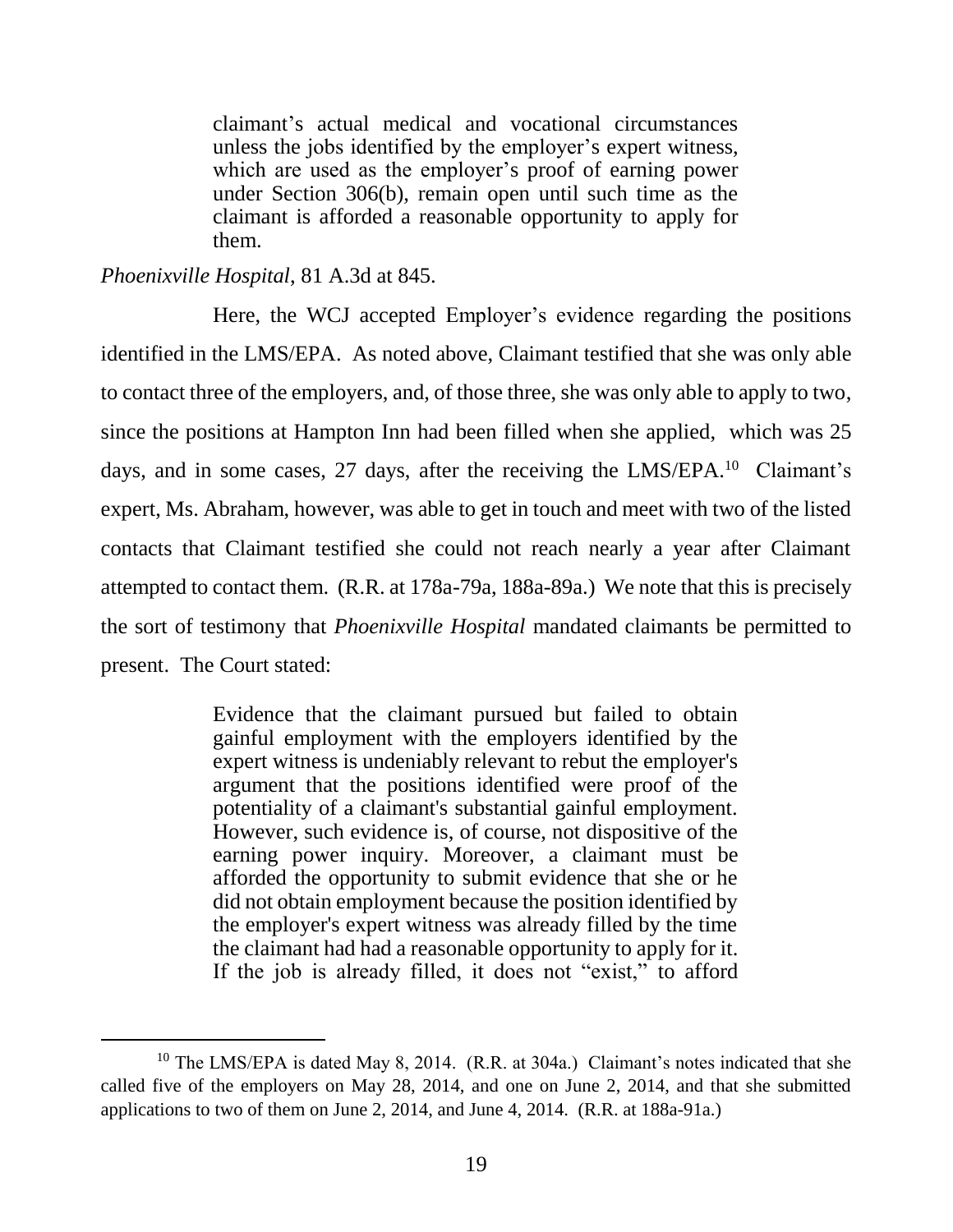Section 306(b)'s language its commonly understood meaning.

*Id.* at 846.

Although the *Phoenixville Hospital* Court did not further develop the concept of "a reasonable opportunity to apply," the Court made clear that "[t]he WCJ is charged with finding the facts necessary to support her or his decision that disposes of the motion to be decided. Whether a claimant had a 'reasonable opportunity' to apply and did, in fact, apply for an identified position (and whether the job was already filled by the relevant time) are factual matters that the WCJ is fully qualified to determine." *Id.*

Here, the Claimant presented evidence attempting to show that the LMS/EPA was based upon incorrect information in that the jobs were not open and available because she attempted to apply to all of the positions but was either turned down, told the position was unavailable, or unable to reach the contact person. The WCJ evaluated Claimant's testimony but did not find it was sufficient to demonstrate that Employer had not met its burden. Thus, while Employer maintains an ongoing burden to show that the jobs remained open and available, under *Phoenixville Hospital*, a claimant can present evidence to the contrary. As Employer stated in its brief, "The fact that [C]laimant did not secure a position with one of the potential employers does not negate the findings of the WCJ, which found the positions were within her capabilities and were open and available to her, specifically finding that [C]laimant was not credible about her incapacity to work at each of these jobs." (Employer's brief at 34.)

Hence, the WCJ found that the Employer met its burden and specifically stated,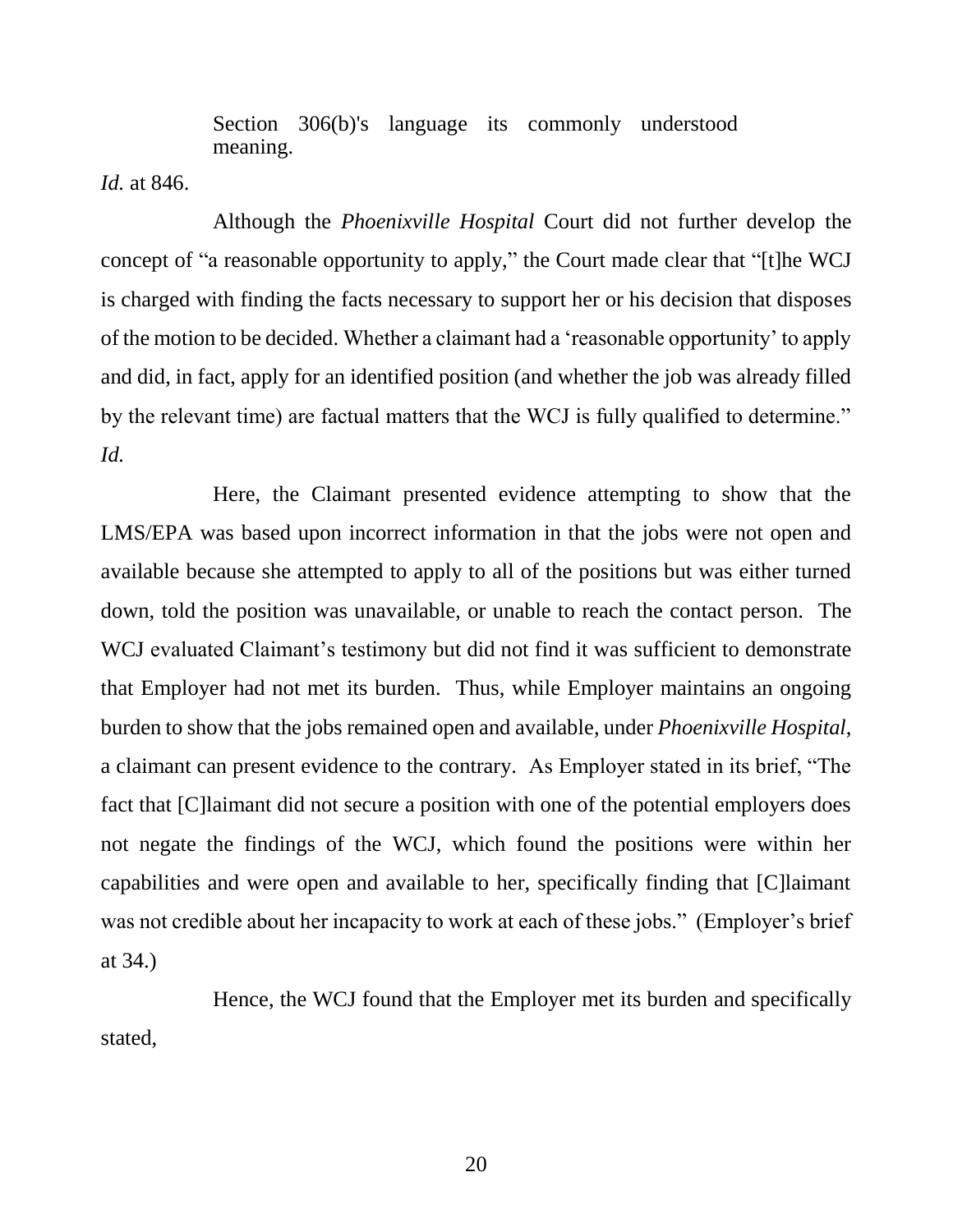After having made a careful review of the evidence of record[,] this Judge has accepted as more credible and convincing the findings and opinions of both Dr. Chiavacci as well as Mr. Smith and . . . to the extent that either Dr. Mozeleski or Ms. Abraham finds the [C]laimant either not capable of physically performing the positions nor the positions being vocationally suitable for the [C]laimant, their testimony is less credible and less persuasive.

(WCJ's Finding of Fact No. 14.) In conclusion, the WCJ stated, "Clearly therefore there being positions relied upon by the [E]mployer herein that were **physically and vocationally appropriate** for [C]laimant **and open and available to her**[,] the [E]mployer's [m]odification [p]etition should be granted . . . ." (WCJ's Finding of Fact No. 15) (emphasis added).

Accordingly, accepting the WCJ's credibility determinations as outlined above, we conclude that there was substantial evidence to support the WCJ's finding that Employer established "meaningful employment opportunities" under section 306(b) of the Act. *Id.*

#### **Conclusion**

We reject Claimant's argument that the mere presentation of evidence of unsuccessful application to jobs listed in a LMS/EPA mandated a finding that the positions were not open and available and that she lacked any earning capacity. Rather, as our Supreme Court stated in *Phoenixville Hospital*, such evidence from Claimant was "relevant" but not "dispositive" with regard to the earning power inquiry. 81 A.3d at 846.

Furthermore, although the Claimant's testimony on the application process is the sort of evidence that *Phoenixville Hospital* now requires a claimant be

21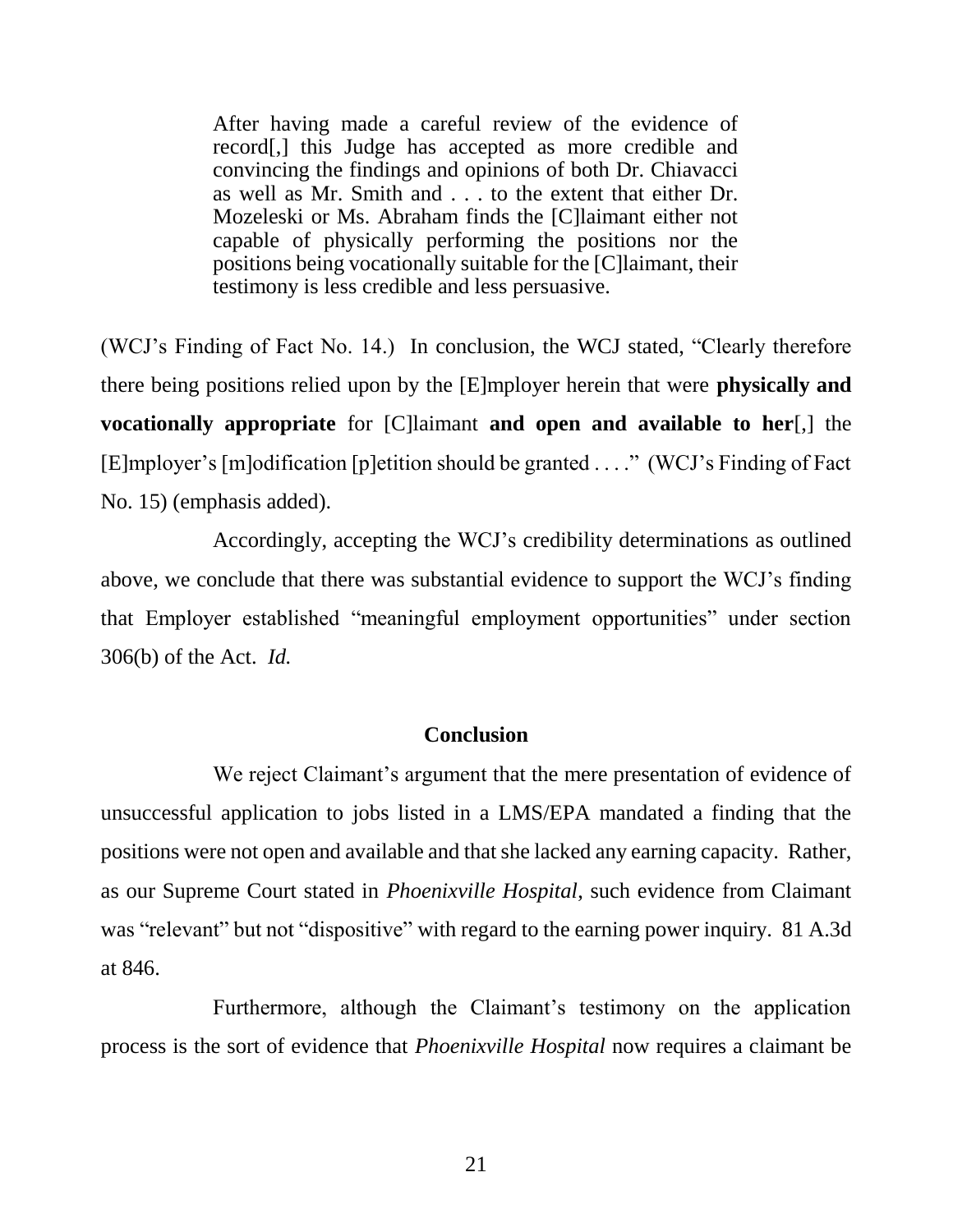permitted to present, in this case, the WCJ found that it failed to show that the jobs were not vocationally suitable or actually open and available.

Accordingly, the Board did not err in affirming the decision and order of the WCJ.

> \_\_\_\_\_\_\_\_\_\_\_\_\_\_\_\_\_\_\_\_\_\_\_\_\_\_\_\_\_\_\_\_ PATRICIA A. McCULLOUGH, Judge